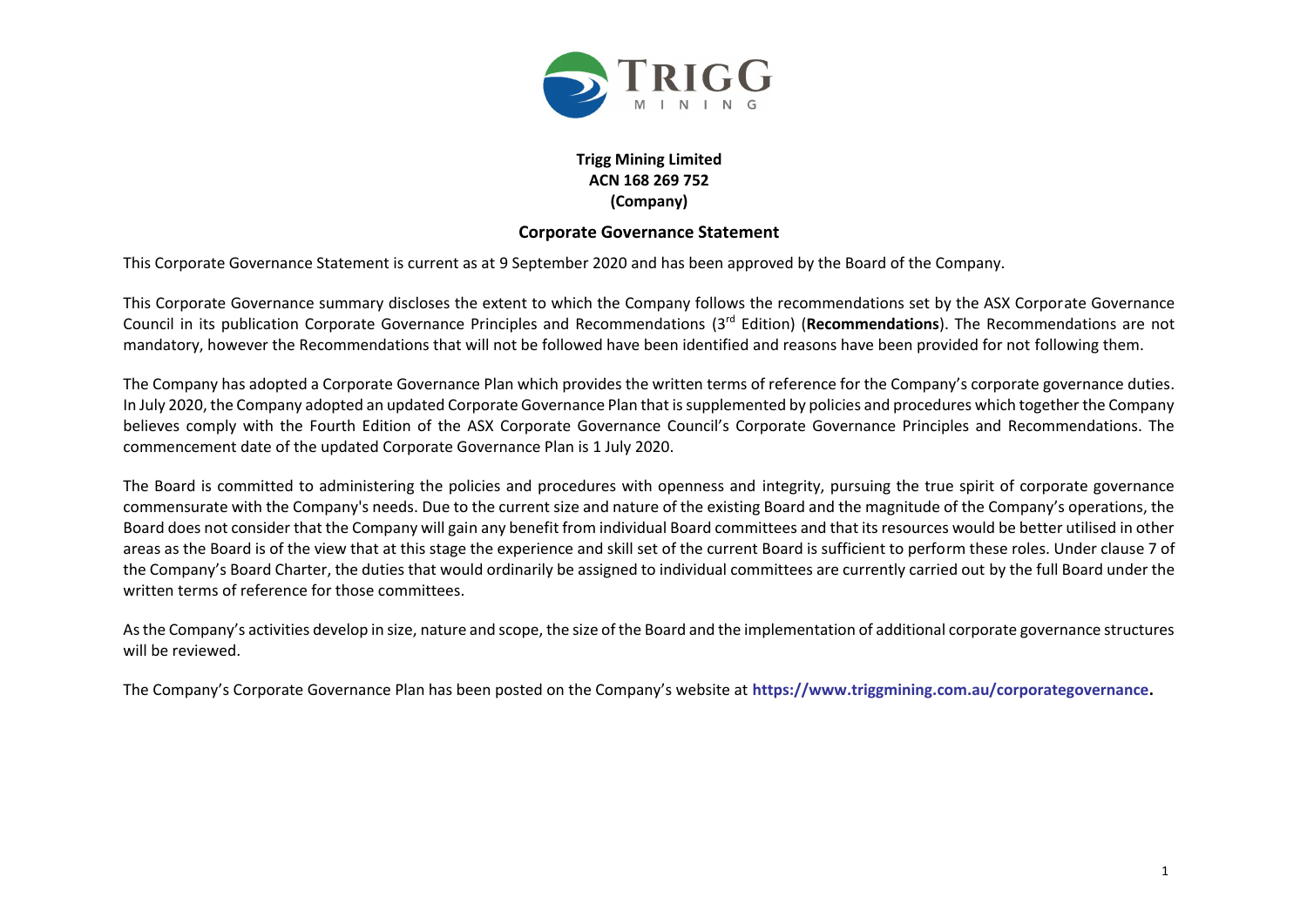

|     | <b>RECOMMENDATIONS</b>                                                                                                                                                                                                                                                                                                                            | <b>COMPLIANCE (YES/NO)</b> | <b>COMMENT</b>                                                                                                                                                                                                                                                                                                                                                                                                                                                                                                                                                                                              |
|-----|---------------------------------------------------------------------------------------------------------------------------------------------------------------------------------------------------------------------------------------------------------------------------------------------------------------------------------------------------|----------------------------|-------------------------------------------------------------------------------------------------------------------------------------------------------------------------------------------------------------------------------------------------------------------------------------------------------------------------------------------------------------------------------------------------------------------------------------------------------------------------------------------------------------------------------------------------------------------------------------------------------------|
| 1.  | Lay solid foundations for management and oversight                                                                                                                                                                                                                                                                                                |                            |                                                                                                                                                                                                                                                                                                                                                                                                                                                                                                                                                                                                             |
| 1.1 | A listed entity should disclose:<br>the respective roles and responsibilities of its<br>(a)<br>board and management; and<br>those matters expressly reserved to the board<br>(b)<br>and those delegated to management.                                                                                                                            | Yes                        | The Company has adopted a Board Charter. The Board Charter<br>sets out the specific responsibilities of the Board and senior<br>management.<br>The Board Charter describes the Board's relationship with<br>management and the matters that may be delegated by the<br>Board to management.<br>A copy of the Company's Board Charter (which forms part of the<br>Company's Corporate Governance Plan) is available on the<br>Company's website.                                                                                                                                                             |
| 1.2 | A listed entity should:<br>(a) undertake appropriate checks before appointing a<br>person, or putting forward to security holders a<br>candidate for election, as a director; and<br>(b) provide security holders with all material<br>information in its possession relevant to a decision<br>on whether or not to elect or re-elect a director. | Yes                        | The Company has guidelines for the appointment and selection<br>of the Board in its Corporate Governance Plan. The Company's<br>Corporate Governance Plan requires the Board to undertake<br>appropriate checks before appointing a person or putting<br>forward to security holders a candidate for election, as a<br>director.<br>The Company will provide security holders with all material<br>information in its possession that is relevant to a decision on<br>whether or not to elect or re-elect a director.                                                                                       |
| 1.3 | A listed entity should have a written agreement with each<br>director and senior executive setting out the terms of their<br>appointment.                                                                                                                                                                                                         | Yes                        | The Company's Corporate Governance Plan requires the Board<br>to ensure that each Director and senior executives is a party to a<br>written agreement with the Company which sets out the terms<br>of that Director's or senior executive's appointment.<br>All directors and senior executives are engaged or employed by<br>the Company pursuant to a written agreement between the<br>Company and each respective director and senior executive<br>which sets out the terms of appointment.<br>The key terms of the agreements are set out in the<br>Remuneration Report of the Company's Annual Report. |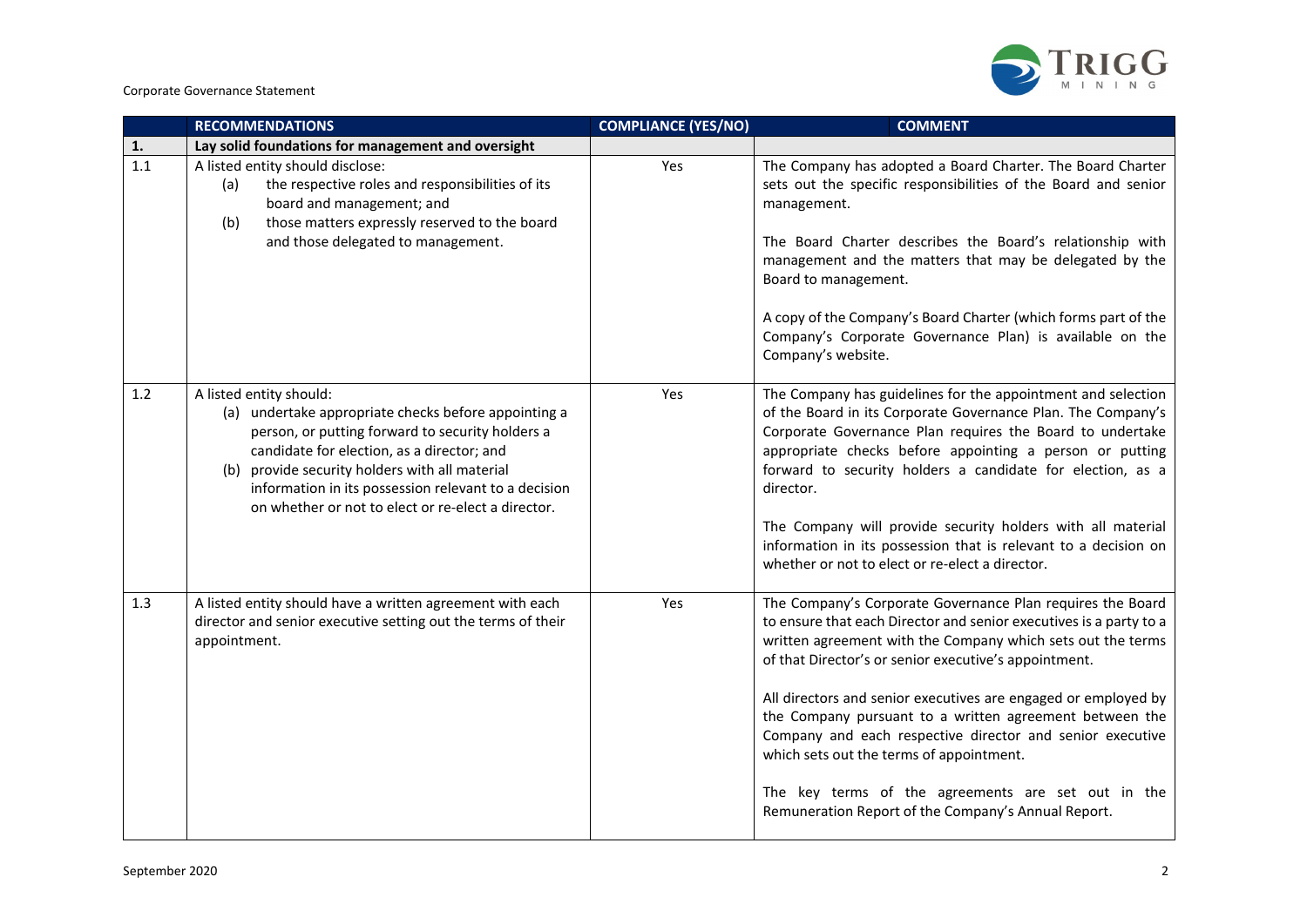

|     | <b>RECOMMENDATIONS</b>                                                                                                                                                                                                                                                                                                                                                                                                                                                                                                                                                                                                                                                                                                                                                                                                                                                                                                                                                                                                                                                                | <b>COMPLIANCE (YES/NO)</b> | <b>COMMENT</b>                                                                                                                                                                                                                                                                                                                                                                                                                                                                                                                                                                                                                                                                                                                                                                                                                                                                                                                                                                                                                                                                                                                                                                                                                                                                                                                |
|-----|---------------------------------------------------------------------------------------------------------------------------------------------------------------------------------------------------------------------------------------------------------------------------------------------------------------------------------------------------------------------------------------------------------------------------------------------------------------------------------------------------------------------------------------------------------------------------------------------------------------------------------------------------------------------------------------------------------------------------------------------------------------------------------------------------------------------------------------------------------------------------------------------------------------------------------------------------------------------------------------------------------------------------------------------------------------------------------------|----------------------------|-------------------------------------------------------------------------------------------------------------------------------------------------------------------------------------------------------------------------------------------------------------------------------------------------------------------------------------------------------------------------------------------------------------------------------------------------------------------------------------------------------------------------------------------------------------------------------------------------------------------------------------------------------------------------------------------------------------------------------------------------------------------------------------------------------------------------------------------------------------------------------------------------------------------------------------------------------------------------------------------------------------------------------------------------------------------------------------------------------------------------------------------------------------------------------------------------------------------------------------------------------------------------------------------------------------------------------|
| 1.4 | The company secretary of a listed entity should be<br>accountable directly to the board, through the chair, on all<br>matters to do with the proper functioning of the board.                                                                                                                                                                                                                                                                                                                                                                                                                                                                                                                                                                                                                                                                                                                                                                                                                                                                                                         | <b>Yes</b>                 | The Company Secretary reports directly and is accountable to<br>the Board through the Chairperson with respect to all<br>governance matters.                                                                                                                                                                                                                                                                                                                                                                                                                                                                                                                                                                                                                                                                                                                                                                                                                                                                                                                                                                                                                                                                                                                                                                                  |
| 1.5 | A listed entity should:<br>(a) have a diversity policy which includes requirements<br>for the board or a relevant committee of the board<br>to set measurable objectives for achieving gender<br>diversity and to assess annually both the objectives<br>and the entity's progress in achieving them;<br>(b) disclose that policy or a summary of it; and<br>(c) disclose as at the end of each reporting period the<br>measurable objectives for achieving gender<br>diversity set by the board or a relevant committee<br>of the board in accordance with the entity's<br>diversity policy and its progress towards achieving<br>them, and either:<br>(1) the respective proportions of men and women<br>on the board, in senior executive positions and<br>across the whole organisation (including how<br>the entity has defined "senior executive" for<br>these purposes); or<br>(2) if the entity is a "relevant employer" under the<br>Workplace Gender Equality Act, the entity's<br>most recent "Gender Equality Indicators", as<br>defined in and published under that Act. | Partially                  | The Company has adopted a Diversity Policy which includes the<br>requirements set out in Recommendation 1.5(a). The Diversity<br>Policy provides for the monitoring and evaluation of the scope<br>and currency of the Diversity Policy. The Company is responsible<br>for implementing, monitoring and reporting on any measurable<br>objectives adopted.<br>Whilst the Diversity Policy provides a framework for the<br>Company to achieve a list of measurable objectives that<br>encompass gender equality, it does not propose to establish<br>measurable gender diversity objectives in the foreseeable future<br>as:<br>the Company's senior management team are<br>experienced and stable and changes to the Board or<br>senior management team in the coming year will only<br>be made where deemed necessary taking into account<br>the selection process below; and<br>the Company is committed to making all selection<br>decisions on the basis of merit and the setting of<br>specific objectives for the quantum of males/females at<br>any level would potentially influence decision making to<br>the detriment of the business.<br>The Diversity Policy is disclosed in Schedule 10 of the Company's<br>Corporate Governance Plan titled 'Diversity Policy' which is<br>available on the Company's website. |
|     |                                                                                                                                                                                                                                                                                                                                                                                                                                                                                                                                                                                                                                                                                                                                                                                                                                                                                                                                                                                                                                                                                       |                            | The proportion of women within the organisation is disclosed in<br>Annexure B below.                                                                                                                                                                                                                                                                                                                                                                                                                                                                                                                                                                                                                                                                                                                                                                                                                                                                                                                                                                                                                                                                                                                                                                                                                                          |
| 1.6 | A listed entity should:                                                                                                                                                                                                                                                                                                                                                                                                                                                                                                                                                                                                                                                                                                                                                                                                                                                                                                                                                                                                                                                               | Partially                  | The Board is responsible for evaluating the performance of the<br>Board and individual directors on an annual basis. It may do so<br>with the aid of an independent advisor. The process for this can                                                                                                                                                                                                                                                                                                                                                                                                                                                                                                                                                                                                                                                                                                                                                                                                                                                                                                                                                                                                                                                                                                                         |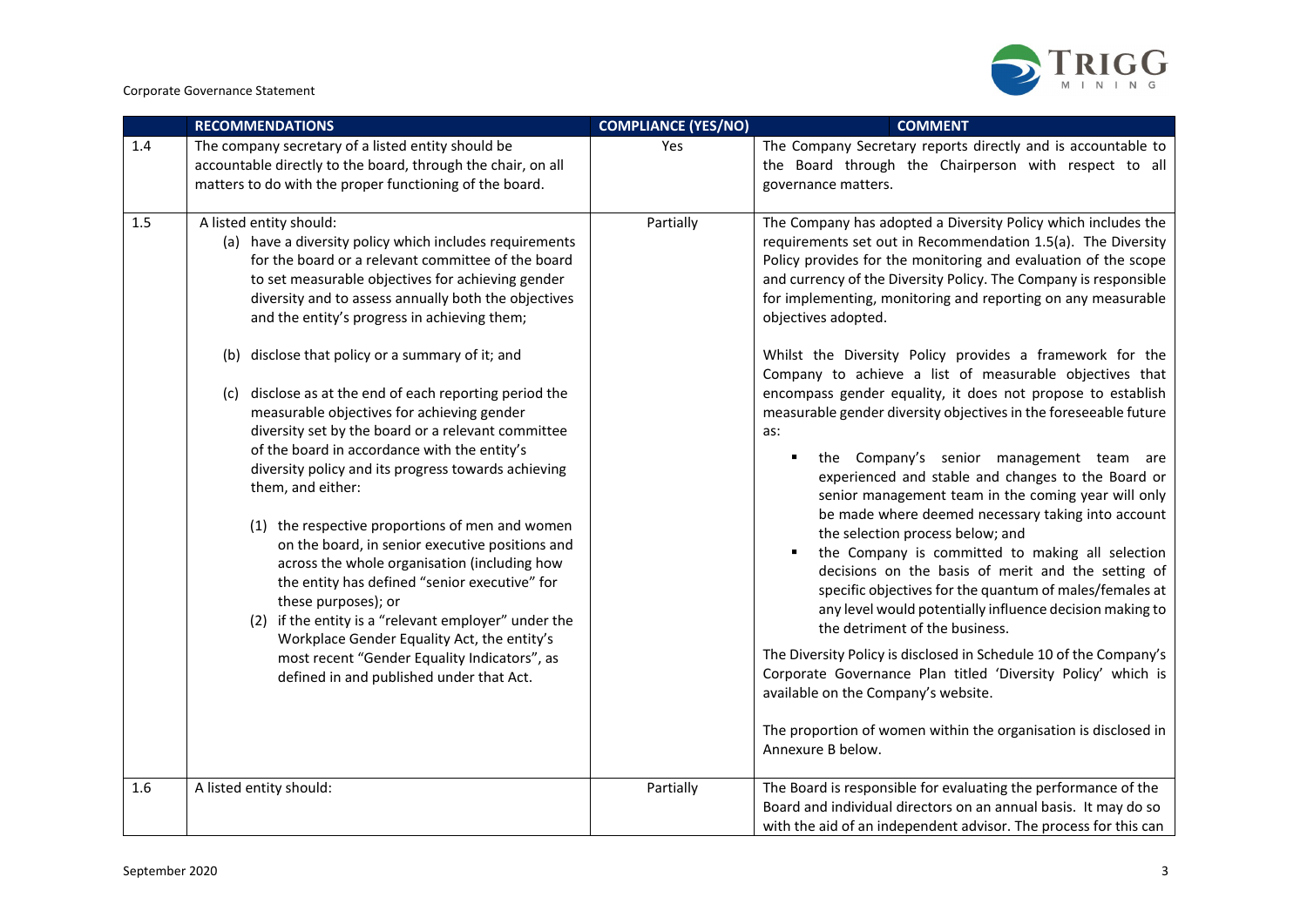

|      | <b>RECOMMENDATIONS</b>                                                                                                                                                                                                                                                                                                                                                                                                                      | <b>COMPLIANCE (YES/NO)</b> | <b>COMMENT</b>                                                                                                                                                                                                                                                                                                                                                                                                                                                                                                                                     |
|------|---------------------------------------------------------------------------------------------------------------------------------------------------------------------------------------------------------------------------------------------------------------------------------------------------------------------------------------------------------------------------------------------------------------------------------------------|----------------------------|----------------------------------------------------------------------------------------------------------------------------------------------------------------------------------------------------------------------------------------------------------------------------------------------------------------------------------------------------------------------------------------------------------------------------------------------------------------------------------------------------------------------------------------------------|
|      | (a) have and disclose a process for periodically<br>evaluating the performance of the board, its<br>committees and individual directors; and                                                                                                                                                                                                                                                                                                |                            | be found under Schedule 6 of the Company's Corporate<br>Governance Plan titled 'Performance Evaluation Policy' for the<br>Board and its committees.                                                                                                                                                                                                                                                                                                                                                                                                |
|      | (b) disclose, in relation to each reporting period,<br>whether a performance evaluation was undertaken<br>in the reporting period in accordance with that<br>process.                                                                                                                                                                                                                                                                       |                            | The Company's Corporate Governance Plan for evaluating the<br>performance evaluations of the Board and individual directors<br>has taken place for the 2020 financial year.                                                                                                                                                                                                                                                                                                                                                                        |
| 1.7  | A listed entity should:<br>(a) have and disclose a process for periodically<br>evaluating the performance of its senior executives;<br>and<br>(b) disclose, in relation to each reporting period,<br>whether a performance evaluation was undertaken<br>in the reporting period in accordance with that<br>process.                                                                                                                         | Partially                  | The Board is responsible for evaluating the performance and<br>remuneration of senior executive on an annual basis.<br>The Company's Corporate Governance Plan requires the Board<br>to conduct annual performance of the senior executives. The<br>process for this can be found in Schedule 6 of the Company's<br>Corporate Governance Plan titled 'Performance Evaluation<br>Policy' which is available on the Company's website. As noted in<br>1.6 above, the annual performance evaluations have taken place<br>for the 2020 financial year. |
| 2.   | Structure the board to add value                                                                                                                                                                                                                                                                                                                                                                                                            |                            |                                                                                                                                                                                                                                                                                                                                                                                                                                                                                                                                                    |
| 2.1. | The board of a listed entity should:<br>(a) have a nomination committee which:<br>(1) has at least three members, a majority of<br>whom are independent directors;<br>(2) is chaired by an independent director<br>and must disclose:<br>(3) the charter of the committee;                                                                                                                                                                  | Partially                  | The Company has not established a Nomination Committee. At<br>this stage, the Board considers that given the current size and<br>scope of the Company's operations and the size and composition<br>of the Board, the Company will not benefit from a Nomination<br>Committee.                                                                                                                                                                                                                                                                      |
|      | (4) the members of the committee; and<br>(5) as at the end of each reporting period, the<br>number of times the committee met<br>throughout the period and the individual<br>attendance of members at those meetings; or<br>(b) if it does not have a nomination committee,<br>disclose that fact and the processes it employs to<br>address board succession issues and to ensure that<br>the board has the appropriate balance of skills, |                            | The Board is responsible for considering the matters that would<br>otherwise be addressed by a Nomination Committee. The Board<br>charter discloses:<br>that the composition of the Board is to be reviewed<br>regularly to ensure the appropriate mix of skills and<br>expertise is present to facilitate successful strategic<br>direction; and<br>that with respect to the process of appointing, electing or<br>re-electing new members of the Board, consideration must<br>be given to the ability to contribute to the ongoing               |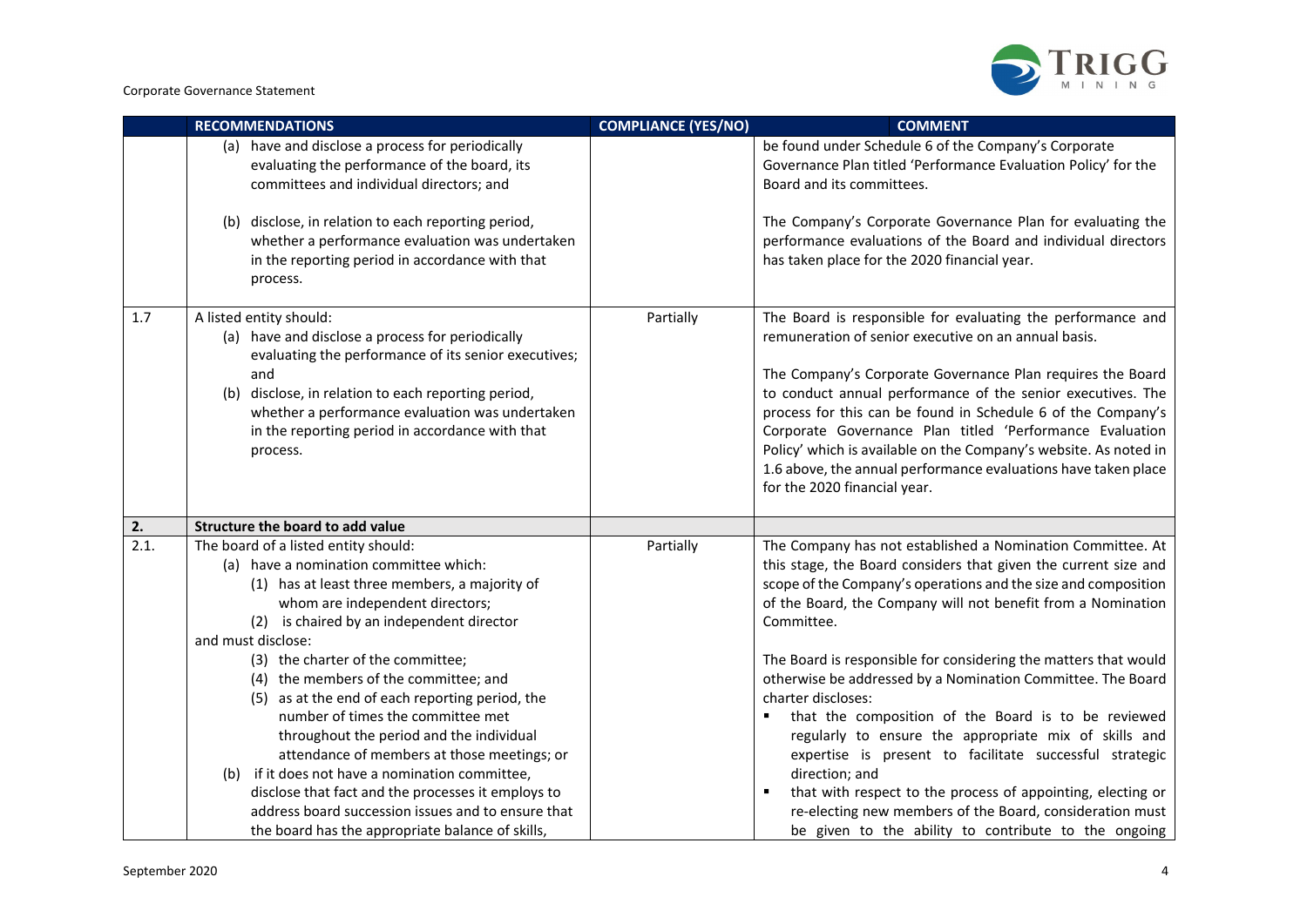

|      | <b>RECOMMENDATIONS</b>                                                                                                                                                                       | <b>COMPLIANCE (YES/NO)</b> | <b>COMMENT</b>                                                                                                                                                                                                                                                                                                                                                                                                                                                                                                                                                                                                                                                                                                                                                                                                                                                                                                                                                                                                                                                                                                                                                                                                                                                                                                                                                                                                                                                         |
|------|----------------------------------------------------------------------------------------------------------------------------------------------------------------------------------------------|----------------------------|------------------------------------------------------------------------------------------------------------------------------------------------------------------------------------------------------------------------------------------------------------------------------------------------------------------------------------------------------------------------------------------------------------------------------------------------------------------------------------------------------------------------------------------------------------------------------------------------------------------------------------------------------------------------------------------------------------------------------------------------------------------------------------------------------------------------------------------------------------------------------------------------------------------------------------------------------------------------------------------------------------------------------------------------------------------------------------------------------------------------------------------------------------------------------------------------------------------------------------------------------------------------------------------------------------------------------------------------------------------------------------------------------------------------------------------------------------------------|
|      | knowledge, experience, independence and diversity<br>to enable it to discharge its duties and<br>responsibilities effectively.                                                               |                            | effectiveness of the Board and the necessary time to fulfil<br>the requirements of the role effectively.                                                                                                                                                                                                                                                                                                                                                                                                                                                                                                                                                                                                                                                                                                                                                                                                                                                                                                                                                                                                                                                                                                                                                                                                                                                                                                                                                               |
|      |                                                                                                                                                                                              |                            | The Board acknowledges that as it grows in size and its activities<br>expand, a Nomination Committee may be required. Therefore,<br>the Company has included a Nomination Committee Charter in<br>its Corporate Governance Plan which covers the requirements in<br>Recommendation 2.1(a).                                                                                                                                                                                                                                                                                                                                                                                                                                                                                                                                                                                                                                                                                                                                                                                                                                                                                                                                                                                                                                                                                                                                                                             |
| 2.2. | A listed entity should have and disclose a board<br>skills matrix setting out the mix of skills and<br>diversity that the board currently has or is looking to achieve<br>in its membership. | Yes                        | The Company has developed a broad-based Board skills matrix<br>setting out the mix of skills that the Board currently has (or is<br>looking to achieve) and this is periodically reviewed against the<br>Company's Board representative's skills to ensure the<br>appropriate mix of skills and expertise is present to facilitate<br>successful strategic direction.<br>Under the Nomination Committee Charter, the Company is<br>required to prepare a Board skill matrix setting out the mix of<br>skills and diversity that the Board currently has (or is looking to<br>achieve) and to review this regularly against the Company's<br>Board skills matrix to ensure the appropriate mix of skills and<br>expertise is present to facilitate successful strategic direction.<br>The Board skills matrix is set out in Annexure A to this Corporate<br>Governance Statement. The Board reviews the matrix against<br>the Board composition to ensure the appropriate mix of skills<br>and expertise is present to facilitate a successful strategic<br>direction. The Board has undertaken reviews of the skills matrix<br>against the Board composition during the year and has identified<br>that the Company continues to progress exploration and<br>evaluation activities of its Projects. Thus, the Board may<br>consider candidates with skills and experience across<br>operational and industry related areas for new appointments<br>made in the future. |
|      |                                                                                                                                                                                              |                            | The Board has regard to the Company's Diversity Policy and<br>Board Charter and will aim to achieve diversity and                                                                                                                                                                                                                                                                                                                                                                                                                                                                                                                                                                                                                                                                                                                                                                                                                                                                                                                                                                                                                                                                                                                                                                                                                                                                                                                                                      |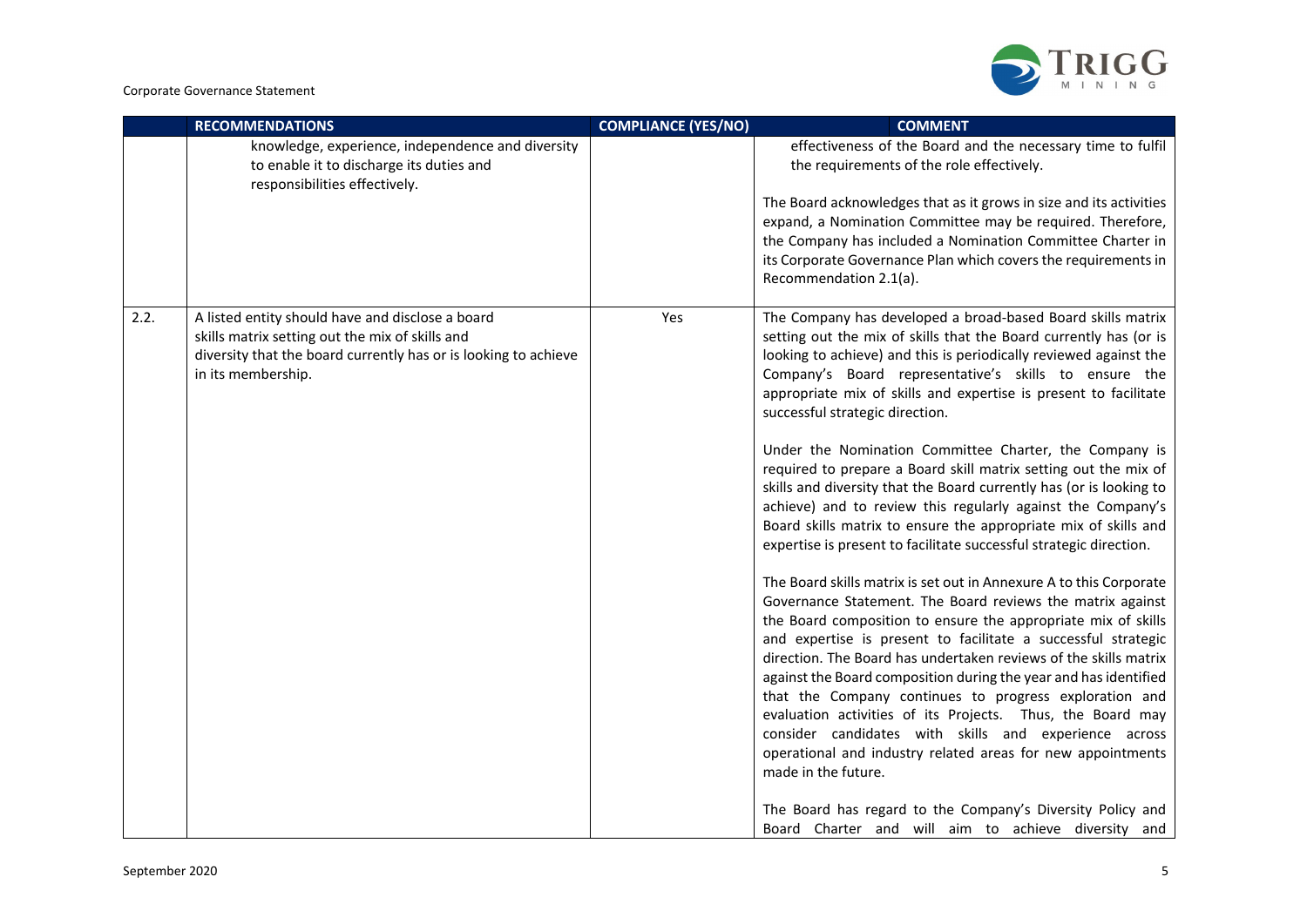

|      | <b>RECOMMENDATIONS</b>                                                                                                                                                                                                                                                                                                                                                                                                                                                                                                                           | <b>COMPLIANCE (YES/NO)</b> | <b>COMMENT</b>                                                                                                                                                                                                                                                                                                                                                                                                                                                                                                                                                                                                                                                                                                                                                                                                                                                                                                         |
|------|--------------------------------------------------------------------------------------------------------------------------------------------------------------------------------------------------------------------------------------------------------------------------------------------------------------------------------------------------------------------------------------------------------------------------------------------------------------------------------------------------------------------------------------------------|----------------------------|------------------------------------------------------------------------------------------------------------------------------------------------------------------------------------------------------------------------------------------------------------------------------------------------------------------------------------------------------------------------------------------------------------------------------------------------------------------------------------------------------------------------------------------------------------------------------------------------------------------------------------------------------------------------------------------------------------------------------------------------------------------------------------------------------------------------------------------------------------------------------------------------------------------------|
|      |                                                                                                                                                                                                                                                                                                                                                                                                                                                                                                                                                  |                            | independence in its membership where possible, also having<br>regard to the size and nature of the existing Board, and the<br>magnitude of the Company's operations.                                                                                                                                                                                                                                                                                                                                                                                                                                                                                                                                                                                                                                                                                                                                                   |
| 2.3. | A listed entity should disclose:<br>(a) the names of the directors considered by the board<br>to be independent directors;<br>(b) if a director has an interest, position, association or<br>relationship of the type described in Box 2.3 but the<br>board is of the opinion that it does not compromise<br>the independence of the director, the nature of the<br>interest, position, association or relationship in<br>question and an explanation of why the board is of<br>that opinion; and<br>(c) the length of service of each director. | Yes                        | The Board Charter requires the disclosure of the names of<br>Directors considered by the Board to be independent. The<br>independence of each director is set out in the Directors' Report<br>within the Annual Report.<br>The Board Charter requires directors to disclose their interest,<br>positions, associations and relationships and requires that the<br>independence of directors is regularly assessed by the Board in<br>light of the interests disclosed by directors. Details of the<br>directors' interests, positions associations and relationships are<br>provided in the Directors' Report within the Annual Report and<br>will be disclosed to the ASX in the form of an Appendix 3X, 3Y or<br>3Z.<br>The Board Charter requires the length of service of each Director<br>to be disclosed. The appointment date of each director is set out<br>in the Directors' Report within the Annual Report. |
| 2.4. | A majority of the board of a listed entity should<br>be independent directors.                                                                                                                                                                                                                                                                                                                                                                                                                                                                   | No                         | The Board Charter requires that, where practical, the majority of<br>the Board must be independent.<br>The Company is at a variance with Recommendation 2.4 in that<br>at this stage, due to the current size and nature of the existing<br>Board and the magnitude of the Company's operations none of<br>its directors are independent.<br>However, the Company will reconsider its position in relation to<br>any new appointments in the future and make any appointment<br>it deems necessary.<br>The details of each director's independence are set out in the<br>Directors' Report within the Annual Report.                                                                                                                                                                                                                                                                                                   |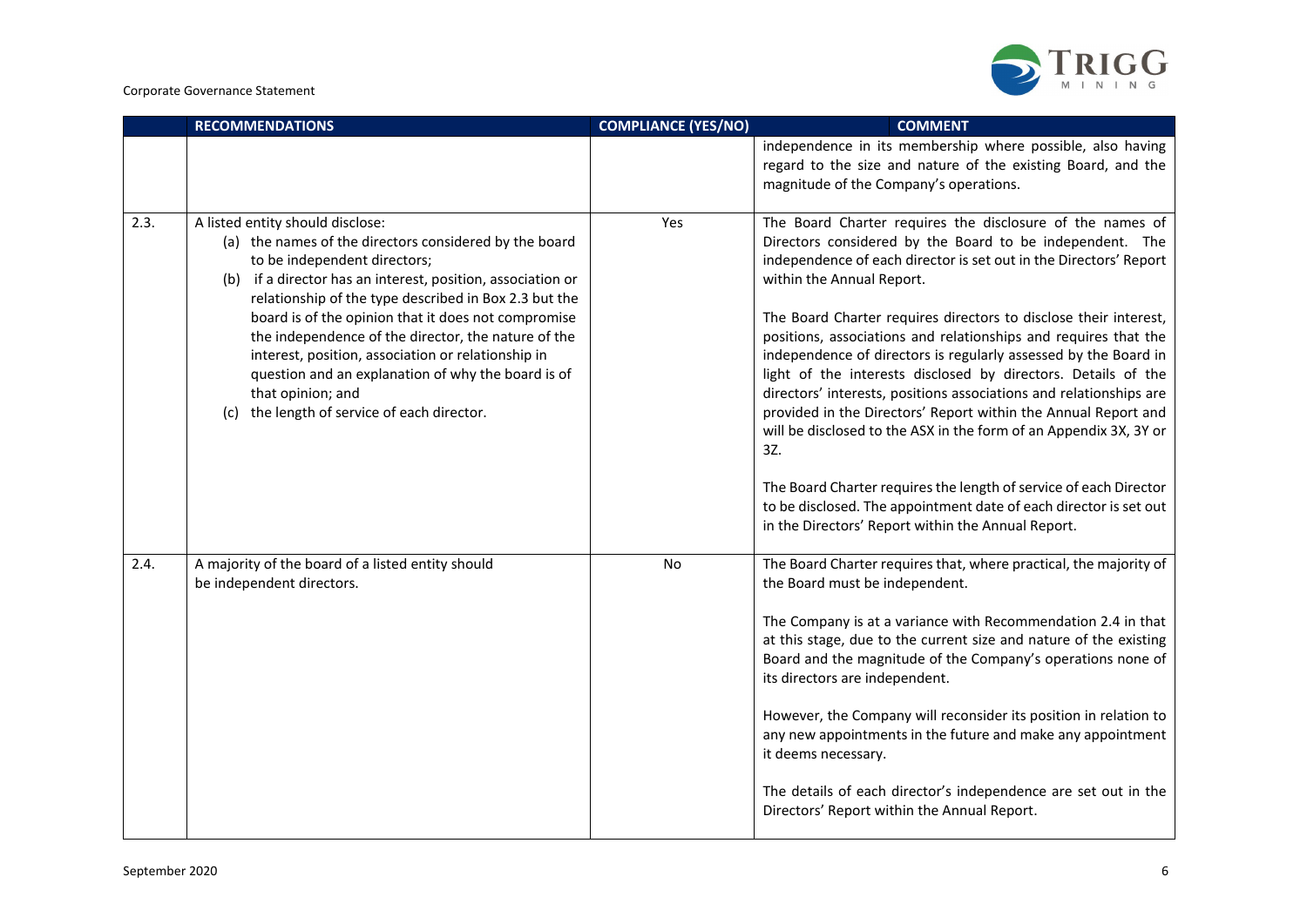

|      | <b>RECOMMENDATIONS</b>                                                                                                                                                                                                                                             | <b>COMPLIANCE (YES/NO)</b> | <b>COMMENT</b>                                                                                                                                                                                                                                                                                                                                                                                                                                                                                                                                                                                                                                                                                                       |
|------|--------------------------------------------------------------------------------------------------------------------------------------------------------------------------------------------------------------------------------------------------------------------|----------------------------|----------------------------------------------------------------------------------------------------------------------------------------------------------------------------------------------------------------------------------------------------------------------------------------------------------------------------------------------------------------------------------------------------------------------------------------------------------------------------------------------------------------------------------------------------------------------------------------------------------------------------------------------------------------------------------------------------------------------|
| 2.5. | The chair of the board of a listed entity should<br>be an independent director and, in particular,<br>should not be the same person as the CEO of                                                                                                                  | Partially                  | The Board Charter provides that, where practical, the Chair of<br>the Board should be an independent director.                                                                                                                                                                                                                                                                                                                                                                                                                                                                                                                                                                                                       |
|      | the entity.                                                                                                                                                                                                                                                        |                            | The Board has formed the view that given the in-depth<br>knowledge of Michael Ralston with respect to the operations of<br>the Company and the resource market in general, Michael<br>Ralston is currently the most appropriate person to hold the<br>position of Chairperson of the Company, despite the fact he is<br>not an independent director.<br>The Company's Managing Director and CEO, Keren Paterson, is                                                                                                                                                                                                                                                                                                  |
|      |                                                                                                                                                                                                                                                                    |                            | not be the same individual as the Chairperson.                                                                                                                                                                                                                                                                                                                                                                                                                                                                                                                                                                                                                                                                       |
| 2.6. | A listed entity should have a program for<br>inducting new directors and provide appropriate<br>professional development opportunities for directors to<br>develop and maintain the skills and knowledge needed to<br>perform their role as directors effectively. | <b>No</b>                  | The Company does not currently have any formal induction<br>program or professional development programs for members of<br>the Board. At this stage, the Board considers that given the<br>current size and scope of the Company's operations and the size<br>and composition of the Board, the members of the Board do not<br>require an induction or professional development program.<br>All members of the Board are generally experienced in different<br>areas. However, the Board is responsible for ensuring that all<br>Board members understand the operations of the Company. The<br>Board encourages Board members to further their knowledge by<br>attending industry events, conferences and seminars. |
| 3.   | Act ethically and responsibly                                                                                                                                                                                                                                      |                            |                                                                                                                                                                                                                                                                                                                                                                                                                                                                                                                                                                                                                                                                                                                      |
| 3.1. | A listed entity should:<br>(a) have a code of conduct for its directors, senior<br>executives and employees; and<br>(b) disclose that code or a summary of it.                                                                                                     | Yes                        | The Company has established a Code of Conduct which provides<br>a framework for decisions and actions in relation to ethical<br>conduct with which the Directors, officers, management,<br>employees and contractors are expected to comply.<br>The Code of Conduct is disclosed in the Company's Corporate<br>Governance Plan which is available on the Company's website.                                                                                                                                                                                                                                                                                                                                          |
| 4.   | Safeguard integrity in corporate reporting                                                                                                                                                                                                                         |                            |                                                                                                                                                                                                                                                                                                                                                                                                                                                                                                                                                                                                                                                                                                                      |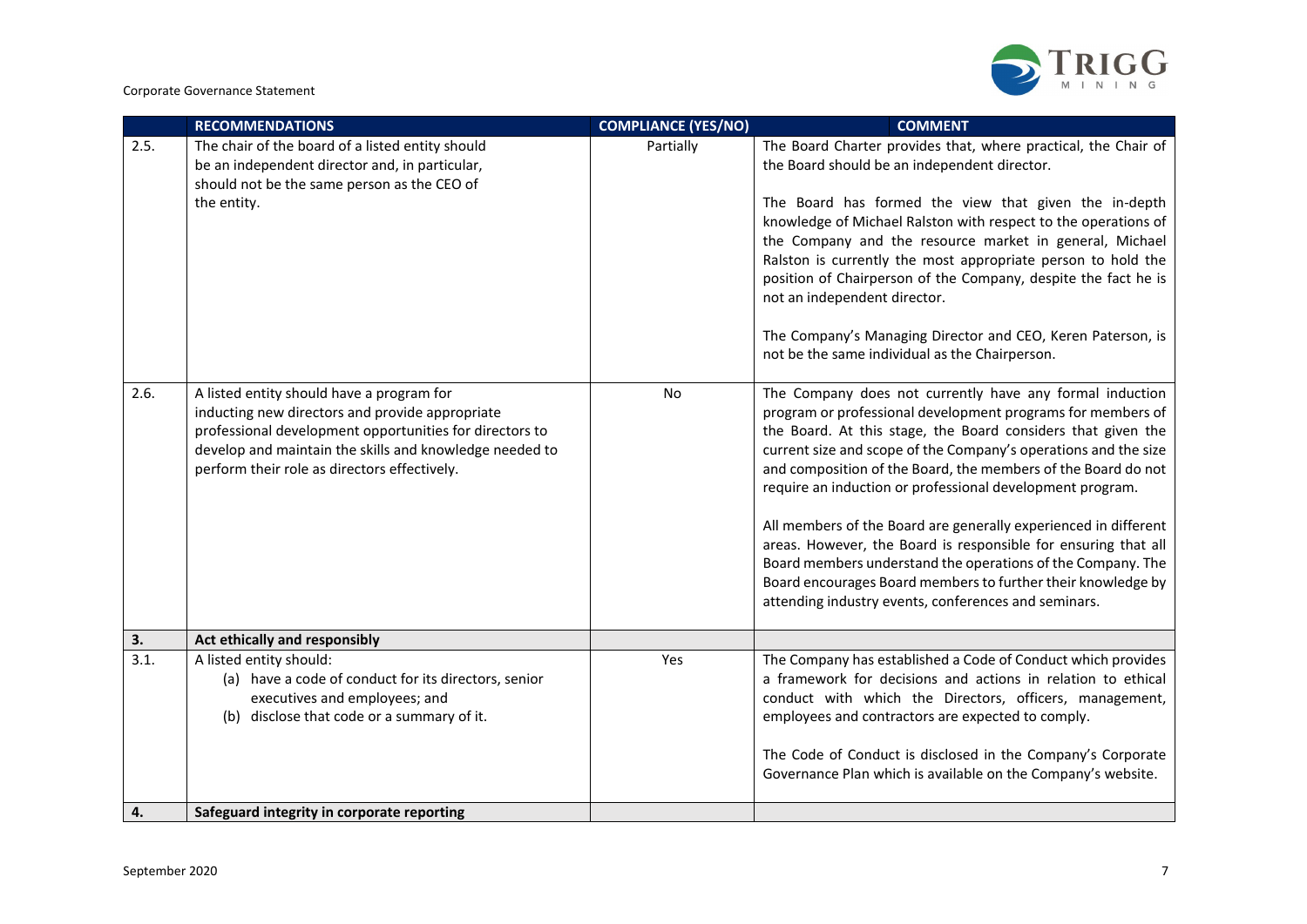

|      | <b>RECOMMENDATIONS</b>                                                                                                                                                                                                                                                                                                                                                                                                                                                                                                                                                                                                                                                                                                                                                                                                                                                                                                                                                             | <b>COMPLIANCE (YES/NO)</b> | <b>COMMENT</b>                                                                                                                                                                                                                                                                                                                                                                                                                                                                                                                                                                                                                                                                                                                                                                                                                                                                                                                                                                                                                                                                                                                                                                                                                                                                          |
|------|------------------------------------------------------------------------------------------------------------------------------------------------------------------------------------------------------------------------------------------------------------------------------------------------------------------------------------------------------------------------------------------------------------------------------------------------------------------------------------------------------------------------------------------------------------------------------------------------------------------------------------------------------------------------------------------------------------------------------------------------------------------------------------------------------------------------------------------------------------------------------------------------------------------------------------------------------------------------------------|----------------------------|-----------------------------------------------------------------------------------------------------------------------------------------------------------------------------------------------------------------------------------------------------------------------------------------------------------------------------------------------------------------------------------------------------------------------------------------------------------------------------------------------------------------------------------------------------------------------------------------------------------------------------------------------------------------------------------------------------------------------------------------------------------------------------------------------------------------------------------------------------------------------------------------------------------------------------------------------------------------------------------------------------------------------------------------------------------------------------------------------------------------------------------------------------------------------------------------------------------------------------------------------------------------------------------------|
| 4.1. | The board of a listed entity should:<br>(a) have an audit committee which:<br>(1) has at least three members, all of whom are<br>non-executive directors and the majority of<br>whom are independent directors; and<br>(2) is chaired by an independent director, who is<br>not the chair of the board,<br>and disclose:<br>(3) the charter of the committee;<br>(4) the relevant qualifications and experience of<br>the members of the committee; and<br>(5) in relation to each reporting period, the<br>number of times the committee met<br>throughout the period and the individual<br>attendance of the members at those meetings;<br>or<br>if it does not have an audit committee, disclose that<br>(b)<br>fact and the processes it employs to independently<br>verify and safeguard the integrity of its corporate<br>reporting, including the processes for the<br>appointment and removal of the external auditor<br>and the rotation of the audit engagement partner. | Partially                  | The Company currently does not have an Audit and Risk<br>Committee as it is of the view that its resources would be better<br>utilised in other areas. This is due to the current size of the<br>Company, the magnitude of its operations and the fact that the<br>Board has sufficient skills and expertise to effectively carry out<br>the role of the Audit and Risk Committee.<br>Under clause 7(h) of the Company's Board Charter, the full Board<br>currently carries out the duties that would ordinarily be assigned<br>to the Audit and Risk Committee under the written charter for<br>that committee.<br>The role and responsibilities of the Audit and Risk Committee are<br>outlined in Schedule 3 of the Company's Corporate Governance<br>Plan available online on the Company's website, which include<br>managing the relationship of the Company with its external<br>auditors.<br>The Board devotes time at Board meetings to fulfilling the roles<br>and responsibilities associated with maintaining the Company's<br>internal audit function and arrangements with external<br>auditors. All members of the Board are involved in the<br>Company's audit function to ensure the proper maintenance of<br>the entity and the integrity of all financial reporting. |
| 4.2. | The board of a listed entity should, before it approves the<br>entity's financial statements for a financial period, receive<br>from its CEO and CFO a declaration that, in their opinion, the<br>financial records of the entity have been properly maintained<br>and that the financial statements comply with the<br>appropriate accounting standards and give a true and fair<br>view of the financial position and performance of the entity<br>and that the opinion has been formed on the basis of a<br>sound system of risk management and internal controls<br>which are operating effectively.                                                                                                                                                                                                                                                                                                                                                                           | Partially                  | The Company has not yet appointed a CFO. The Board instead<br>receives a declaration from the Managing Director and CEO and<br>Chair of the Board.                                                                                                                                                                                                                                                                                                                                                                                                                                                                                                                                                                                                                                                                                                                                                                                                                                                                                                                                                                                                                                                                                                                                      |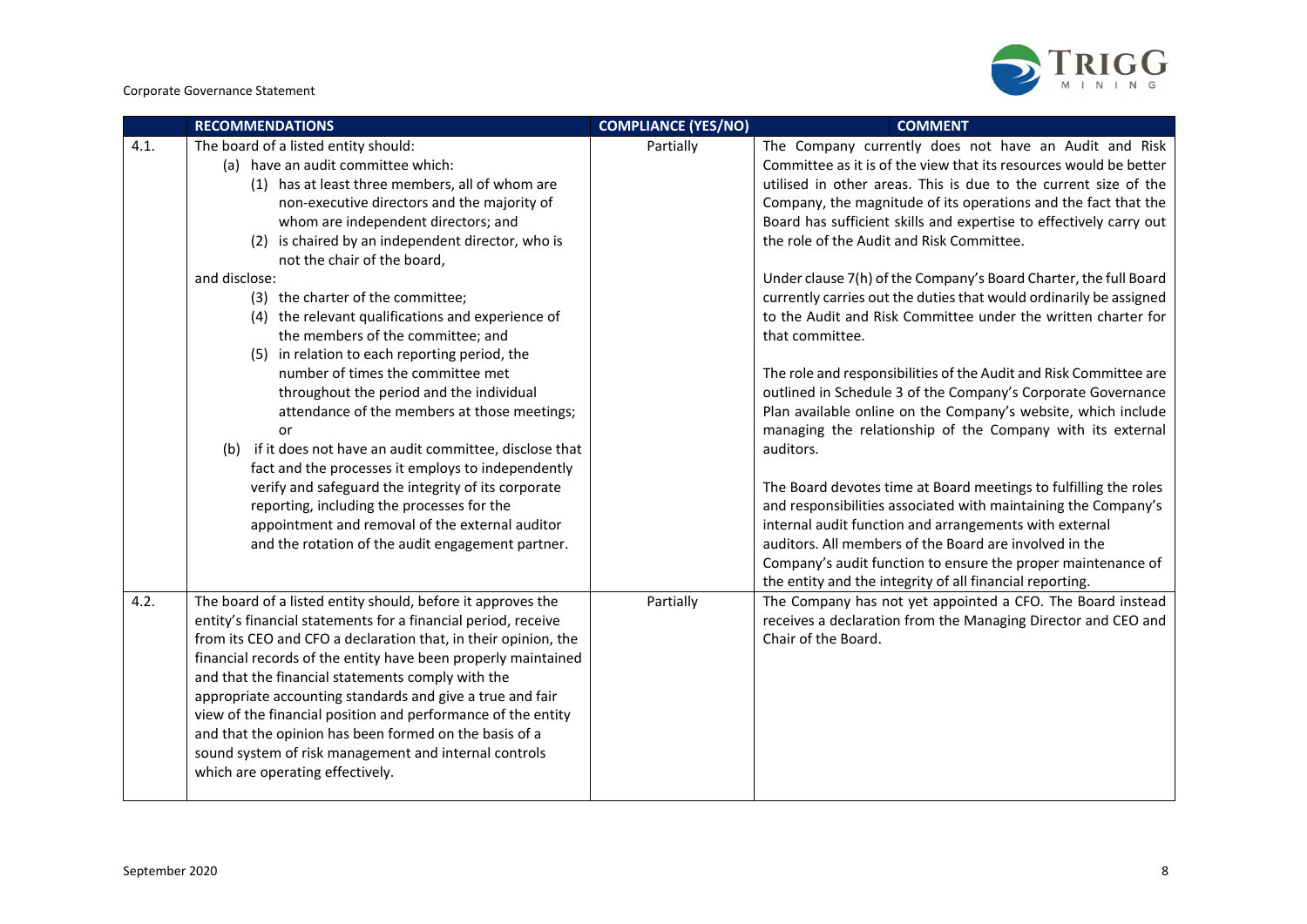

|      | <b>RECOMMENDATIONS</b>                                                                                                                                                                               | <b>COMPLIANCE (YES/NO)</b> | <b>COMMENT</b>                                                                                                                                                                                                                                                                                                                                                                                                                                                  |
|------|------------------------------------------------------------------------------------------------------------------------------------------------------------------------------------------------------|----------------------------|-----------------------------------------------------------------------------------------------------------------------------------------------------------------------------------------------------------------------------------------------------------------------------------------------------------------------------------------------------------------------------------------------------------------------------------------------------------------|
| 4.3. | A listed entity that has an AGM should ensure that its<br>external auditor attends its AGM and is available to answer<br>questions from security holders relevant to the audit.                      | <b>Yes</b>                 | The Company's Corporate Governance Plan provides that Board<br>must ensure the Company's external auditor attends its AGM<br>and is available to answer questions from security holders with<br>respect to the audit.                                                                                                                                                                                                                                           |
| 5.   | Make timely and balanced disclosure                                                                                                                                                                  |                            |                                                                                                                                                                                                                                                                                                                                                                                                                                                                 |
| 5.1. | A listed entity should:<br>(a) have a written policy for complying with its<br>continuous disclosure obligations under the ASX<br>Listing Rules; and<br>(b) disclose that policy or a summary of it. | Yes                        | The Company has adopted a Continuous Disclosure Policy which<br>provides that the Company must comply with its continuous<br>disclosure requirements arising from legislation and the ASX<br>Listing Rules.                                                                                                                                                                                                                                                     |
|      |                                                                                                                                                                                                      |                            | Schedule 7 of the Company's Corporate Governance Plan titled<br>'Continuous Disclosure Policy' is available on the Company's<br>website.                                                                                                                                                                                                                                                                                                                        |
| 6.   | Respect the rights of security holders                                                                                                                                                               |                            |                                                                                                                                                                                                                                                                                                                                                                                                                                                                 |
| 6.1. | A listed entity should provide information about itself and its<br>governance to investors via its website.                                                                                          | Yes                        | Information about the Company including announcements, its<br>Corporate Governance Plan and Constitution are available on<br>the Company's website.                                                                                                                                                                                                                                                                                                             |
| 6.2. | A listed entity should design and implement an investor<br>relations program to facilitate effective two-way<br>communication with investors.                                                        | Yes                        | The Company has adopted the Shareholder Communications<br>Policy. The purpose of this policy is to ensure that Shareholders<br>are informed of all major developments affecting the Company's<br>state of affairs and to facilitate two-way communication with its<br>investors.<br>The Policy outlines a range of ways in which information is<br>communicated to shareholders and is available on the<br>Company's website as part of the Company's Corporate |
| 6.3. | A listed entity should disclose the policies and processes it                                                                                                                                        | Yes                        | Governance Plan.<br>The Company's Shareholder Communications Strategy discloses:                                                                                                                                                                                                                                                                                                                                                                                |
|      | has in place to facilitate and encourage participation at<br>meetings of security holders.                                                                                                           |                            | that Shareholders are encouraged to attend and participate<br>in general meetings;<br>meetings are held during normal business hours and at a<br>location considered to be most convenient for the greatest<br>possible number of shareholders to attend; and                                                                                                                                                                                                   |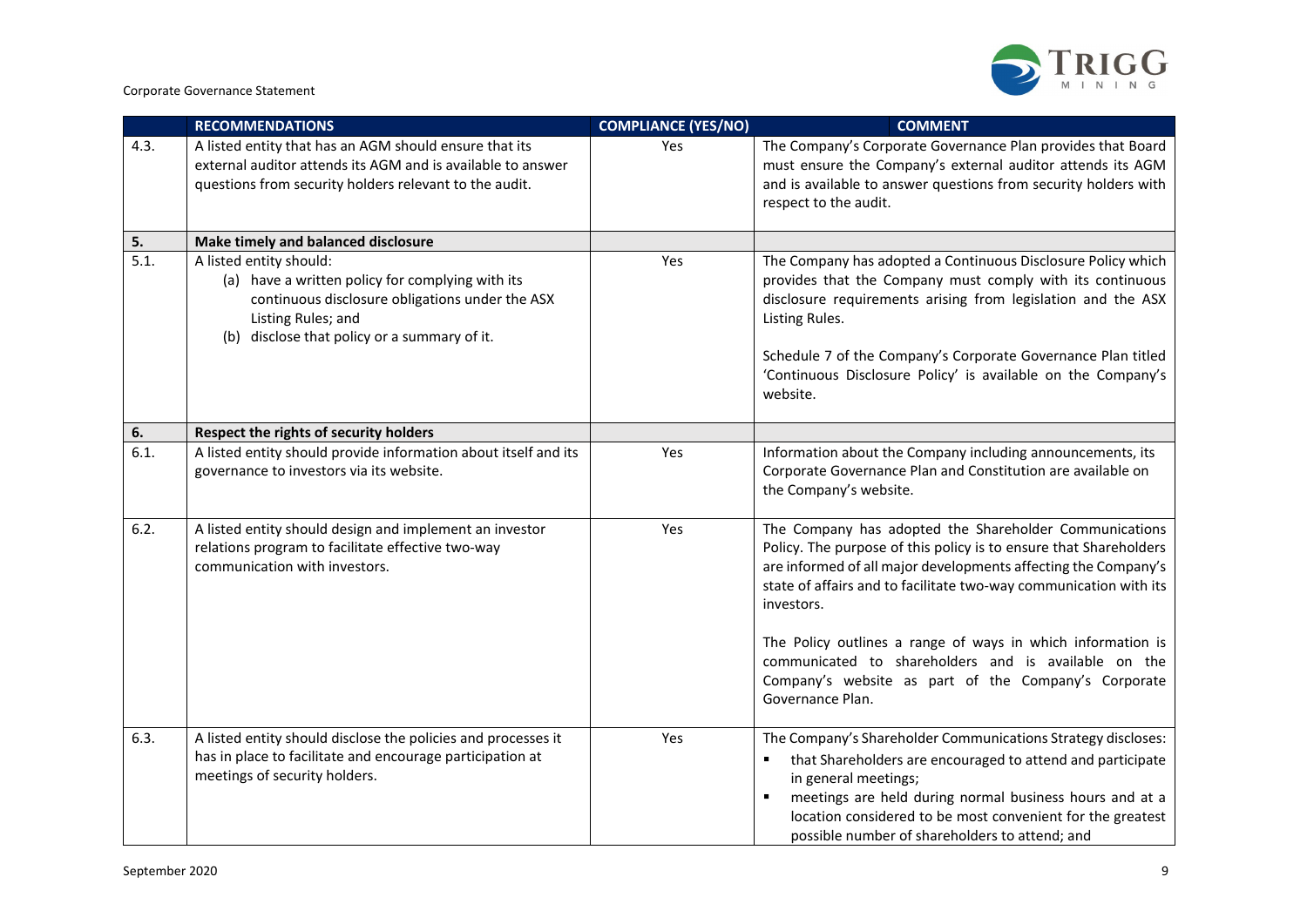

|      | <b>RECOMMENDATIONS</b>                                                                                                                                                                                                                                                                                                                                                                                                                                                                                                                        | <b>COMPLIANCE (YES/NO)</b> | <b>COMMENT</b>                                                                                                                                                                                                                                                                                                                                                                                                                                                                                                                                                                                                                                                                                                                    |
|------|-----------------------------------------------------------------------------------------------------------------------------------------------------------------------------------------------------------------------------------------------------------------------------------------------------------------------------------------------------------------------------------------------------------------------------------------------------------------------------------------------------------------------------------------------|----------------------------|-----------------------------------------------------------------------------------------------------------------------------------------------------------------------------------------------------------------------------------------------------------------------------------------------------------------------------------------------------------------------------------------------------------------------------------------------------------------------------------------------------------------------------------------------------------------------------------------------------------------------------------------------------------------------------------------------------------------------------------|
|      |                                                                                                                                                                                                                                                                                                                                                                                                                                                                                                                                               |                            | the Company can choose to offer Shareholders who are not<br>able to attend general meetings in person to attend by other<br>technological means such as live webcasting.                                                                                                                                                                                                                                                                                                                                                                                                                                                                                                                                                          |
| 6.4. | A listed entity should give security holders the option to<br>receive communications from, and send communications to,<br>the entity and its security registry electronically.                                                                                                                                                                                                                                                                                                                                                                | Yes                        | The Shareholder Communication Strategy states that, as a part<br>of the Company's investor relations program, Shareholders can<br>register with the Company Secretary to receive email<br>notifications of when an announcement is made by the Company<br>to the ASX, including the release of the Annual Report, Half Year<br>report and Quarterly Reports. Links are made available to the<br>Company's website on which all information provided to the ASX<br>is immediately posted.<br>Security holders can register with the Company to receive email<br>notifications when an announcement is made by the Company<br>to the ASX.<br>Shareholders queries should be referred to the Company<br>Secretary at first instance. |
| 7.   | <b>Recognise and manage risk</b>                                                                                                                                                                                                                                                                                                                                                                                                                                                                                                              |                            |                                                                                                                                                                                                                                                                                                                                                                                                                                                                                                                                                                                                                                                                                                                                   |
| 7.1. | The board of a listed entity should:<br>(a) have a committee or committees to oversee risk,<br>each of which:<br>(1) has at least three members, a majority of<br>whom are independent directors; and<br>(2) is chaired by an independent director,<br>and disclose:<br>(3) the charter of the committee;<br>(4) the members of the committee; and<br>(5) as at the end of each reporting period, the<br>number of times the committee met<br>throughout the period and the individual<br>attendances of the members at those meetings;<br>or | Partially                  | Due to the size and nature of the existing Board and the<br>magnitude of the Company's operations, the Company currently<br>has no Audit and Risk Committee. Under clause 7(h) of the<br>Company's Board Charter, the full Board currently carries out the<br>duties that would ordinarily be assigned to the Audit and Risk<br>Committee under the written terms of reference for that<br>Committee.<br>The role and responsibilities of the Audit and Risk Committee are<br>outlined in Schedule 3 of the Company's Corporate Governance<br>Plan available online on the Company's website.<br>The Board devotes time at Board meetings to fulfilling the roles<br>and responsibilities associated with overseeing risk and     |
|      | if it does not have a risk committee or committees<br>(b)<br>that satisfy (a) above, disclose that fact and the                                                                                                                                                                                                                                                                                                                                                                                                                               |                            | maintaining the entity's risk management framework and<br>associated internal compliance and control procedures.                                                                                                                                                                                                                                                                                                                                                                                                                                                                                                                                                                                                                  |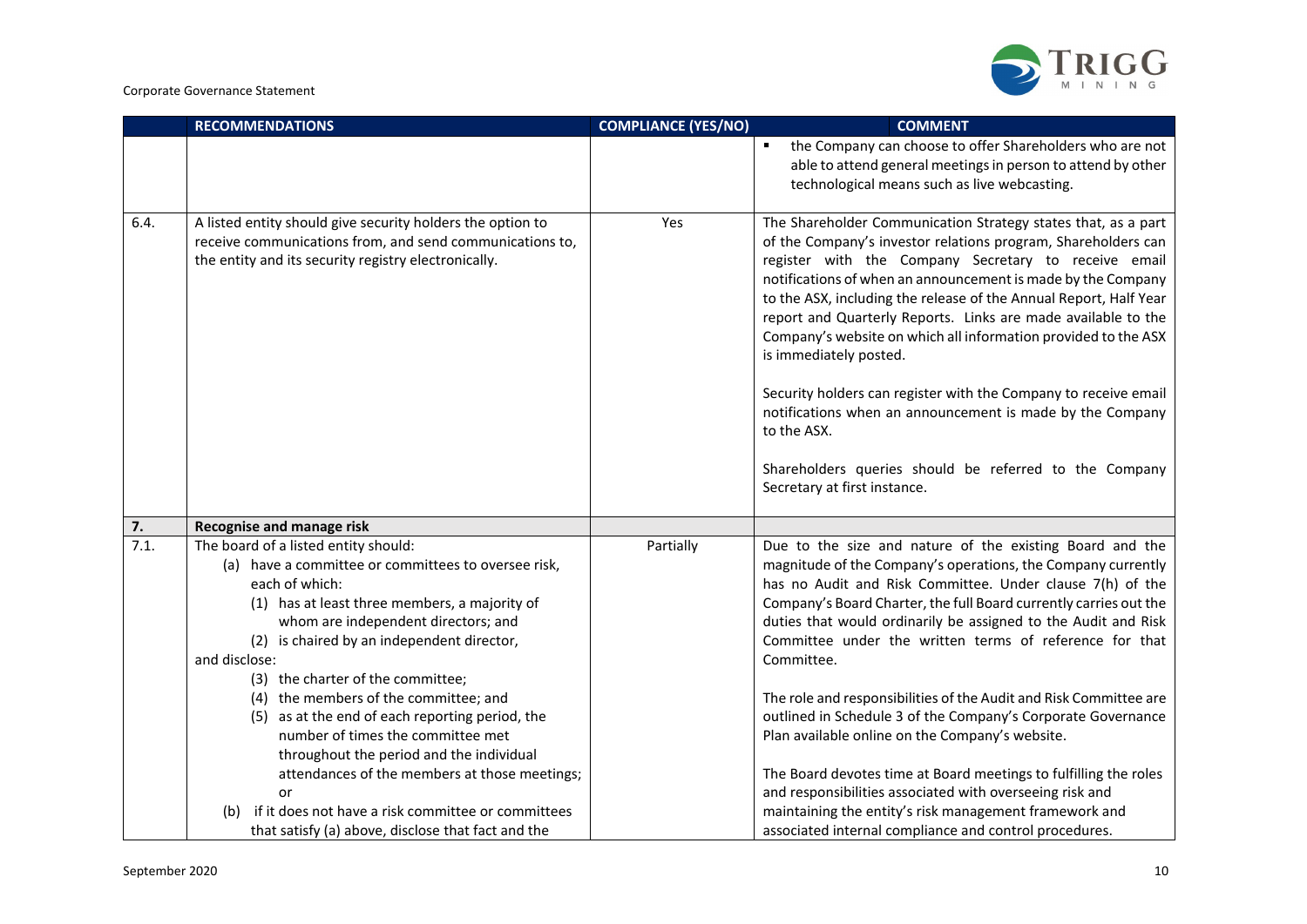

|      | <b>RECOMMENDATIONS</b>                                                                                                                                                                                                                                                                                                                                                 | <b>COMPLIANCE (YES/NO)</b> | <b>COMMENT</b>                                                                                                                                                                                                                                                                                                                                                                                                                                                                                                                                                                                                                                                                                                                                                                                                                      |
|------|------------------------------------------------------------------------------------------------------------------------------------------------------------------------------------------------------------------------------------------------------------------------------------------------------------------------------------------------------------------------|----------------------------|-------------------------------------------------------------------------------------------------------------------------------------------------------------------------------------------------------------------------------------------------------------------------------------------------------------------------------------------------------------------------------------------------------------------------------------------------------------------------------------------------------------------------------------------------------------------------------------------------------------------------------------------------------------------------------------------------------------------------------------------------------------------------------------------------------------------------------------|
|      | processes it employs for overseeing the entity's risk<br>management framework.                                                                                                                                                                                                                                                                                         |                            |                                                                                                                                                                                                                                                                                                                                                                                                                                                                                                                                                                                                                                                                                                                                                                                                                                     |
| 7.2. | The board or a committee of the board should:<br>(a) review the entity's risk management framework at<br>least annually to satisfy itself that it continues to be<br>sound; and<br>(b) disclose, in relation to each reporting period,<br>whether such a review has taken place.                                                                                       | Yes                        | The Company's process for risk management and internal<br>compliance includes a requirement to identify and measure risk,<br>monitor the environment for emerging factors and trends that<br>affect these risks, formulate risk management strategies and<br>monitor the performance of risk management systems. This is<br>contained in the Audit and Risk Committee Charter.<br>Schedule 8 of the Corporate Governance Plan is titled 'Risk<br>Management Policy' and details the Company's disclosure<br>requirements with respect to the risk management review<br>procedure and internal compliance and controls and is available<br>on the Company's website.<br>The Board will conduct a review of the Company's risk<br>management framework in the 2021 financial year to satisfy<br>itself that it continues to be sound. |
| 7.3. | A listed entity should disclose:<br>(a) if it has an internal audit function, how the function<br>is structured and what role it performs; or<br>(b) if it does not have an internal audit function, that<br>fact and the processes it employs for evaluating and<br>continually improving the effectiveness of its risk<br>management and internal control processes. | Partially                  | The Board has not established an internal audit function. The<br>Board considers that at this stage an internal audit function is<br>not necessary given the current size and scope of the Company's<br>operations.<br>However, the Board is currently responsible for:<br>monitoring the need for a formal internal audit function and<br>its scope; and<br>overseeing and approving risk management strategy and<br>policies, internal compliance and internal control which are<br>summarised in Schedule 8 of the Corporate Governance<br>Plan titled 'Risk Management Policy'.<br>The Board acknowledges that as the Company grows in size and<br>its activities expand, an Audit and Risk Committee may be<br>required. Therefore, the Company has included an Audit and Risk                                                 |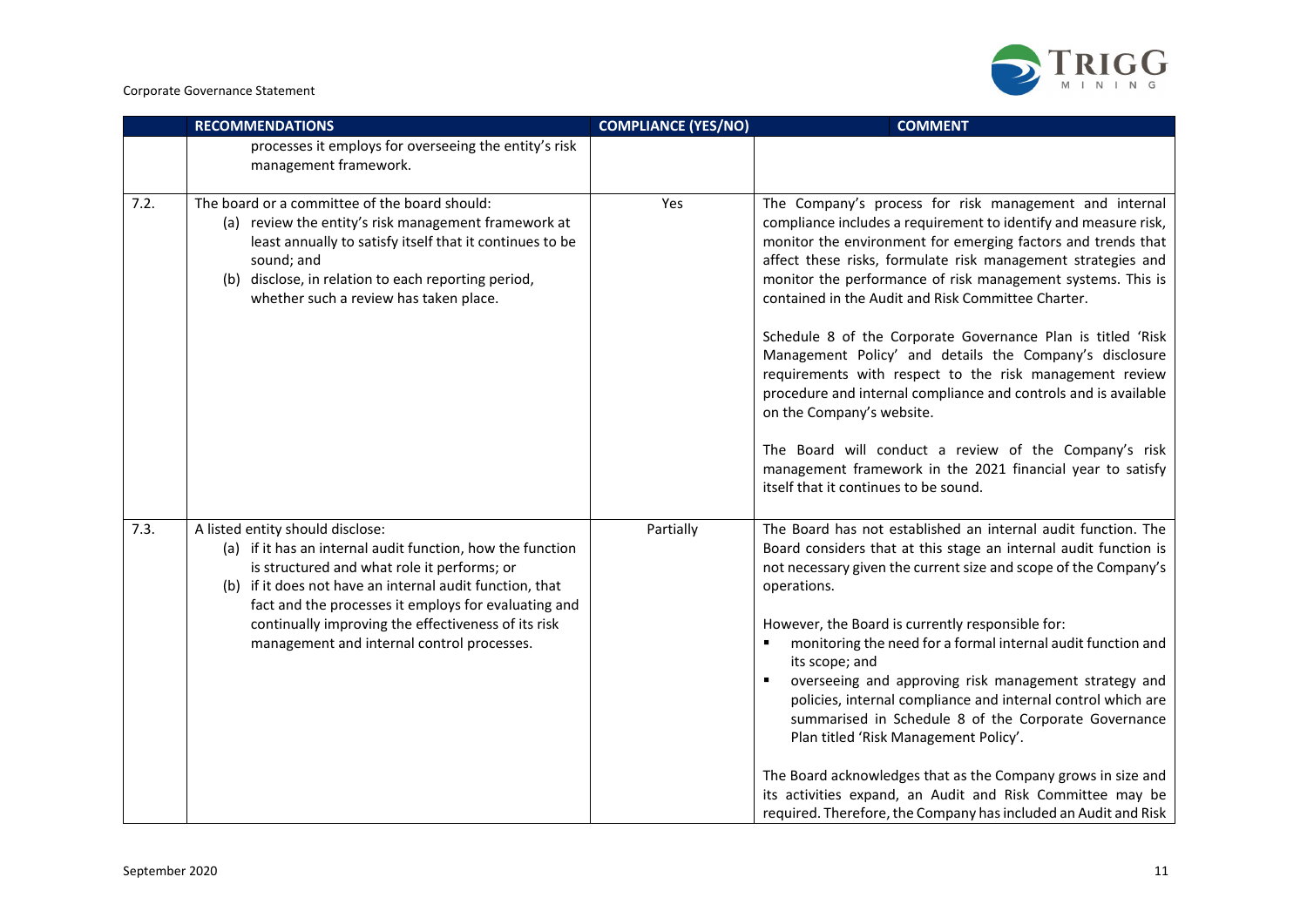

|      | <b>RECOMMENDATIONS</b>                                                                                                                                                                                                                                                                                                                                                                                                                                                                                                                                                                                                                                                                                                                                                                               | <b>COMPLIANCE (YES/NO)</b> | <b>COMMENT</b>                                                                                                                                                                                                                                                                                                                                                                                                                                                                                                                                                                                                                                                                                                              |
|------|------------------------------------------------------------------------------------------------------------------------------------------------------------------------------------------------------------------------------------------------------------------------------------------------------------------------------------------------------------------------------------------------------------------------------------------------------------------------------------------------------------------------------------------------------------------------------------------------------------------------------------------------------------------------------------------------------------------------------------------------------------------------------------------------------|----------------------------|-----------------------------------------------------------------------------------------------------------------------------------------------------------------------------------------------------------------------------------------------------------------------------------------------------------------------------------------------------------------------------------------------------------------------------------------------------------------------------------------------------------------------------------------------------------------------------------------------------------------------------------------------------------------------------------------------------------------------------|
|      |                                                                                                                                                                                                                                                                                                                                                                                                                                                                                                                                                                                                                                                                                                                                                                                                      |                            | Committee Charter in its Corporate Governance Plan which<br>covers the requirements in Recommendation 7.3(a).                                                                                                                                                                                                                                                                                                                                                                                                                                                                                                                                                                                                               |
| 7.4. | A listed entity should disclose whether it has any material<br>exposure to economic, environmental and social<br>sustainability risks and, if it does, how it manages or intends<br>to manage those risks.                                                                                                                                                                                                                                                                                                                                                                                                                                                                                                                                                                                           | Yes                        | Note 4 to the financial statements in the 2020 Annual Report<br>describes the economic risks to which the Company has an<br>exposure and the Company's objectives, policies and processes<br>for measuring and managing those risks. The Directors' Report in<br>the Annual Report includes the Board's statement on<br>environmental regulations and disclosures of material business<br>risks. The Board does not believe the Company has any material<br>exposure to social sustainability risks at the present time.                                                                                                                                                                                                    |
| 8.   | Remunerate fairly and responsibly                                                                                                                                                                                                                                                                                                                                                                                                                                                                                                                                                                                                                                                                                                                                                                    |                            |                                                                                                                                                                                                                                                                                                                                                                                                                                                                                                                                                                                                                                                                                                                             |
| 8.1. | The board of a listed entity should:<br>(a) have a remuneration committee which:<br>(1) has at least three members, a majority of<br>whom are independent directors; and<br>(2) is chaired by an independent director,<br>and disclose:<br>(3) the charter of the committee;<br>(4) the members of the committee; and<br>(5) as at the end of each reporting period, the<br>number of times the committee met<br>throughout the period and the individual<br>attendances of the members at those<br>meetings; or<br>(b) if it does not have a remuneration committee,<br>disclose that fact and the processes it employs for<br>setting the level and composition of remuneration<br>for directors and senior executives and ensuring<br>that such remuneration is appropriate and not<br>excessive. | Partially                  | The Board has not established a Remuneration Committee. At<br>this stage, the Board considers that a Remuneration Committee<br>is not necessary given the size and composition of the Board.<br>However, the role of the Remuneration Committee is<br>undertaken by the Board. The process employed for determining<br>the remuneration of Directors and senior executives is set out in<br>the Remuneration Committee Charter in Schedule 4 of the<br>Company's Corporate Governance Plan titled 'Remuneration<br>Committee Charter' which covers the requirements in<br>Recommendation 8.1(a).<br>The Board acknowledges that as it grows in size and its activities<br>expand, a Remuneration Committee may be required. |
| 8.2. | A listed entity should separately disclose its policies and<br>practices regarding the remuneration of non-executive<br>directors and the remuneration of executive directors and<br>other senior executives.                                                                                                                                                                                                                                                                                                                                                                                                                                                                                                                                                                                        | Yes                        | Company's policies and practices regarding the<br>The<br>remuneration of executive, non-executive and other senior<br>executives are set out in Schedule 4 of the Company's Corporate<br>Governance Plan entitled 'Remuneration Committee Charter'.                                                                                                                                                                                                                                                                                                                                                                                                                                                                         |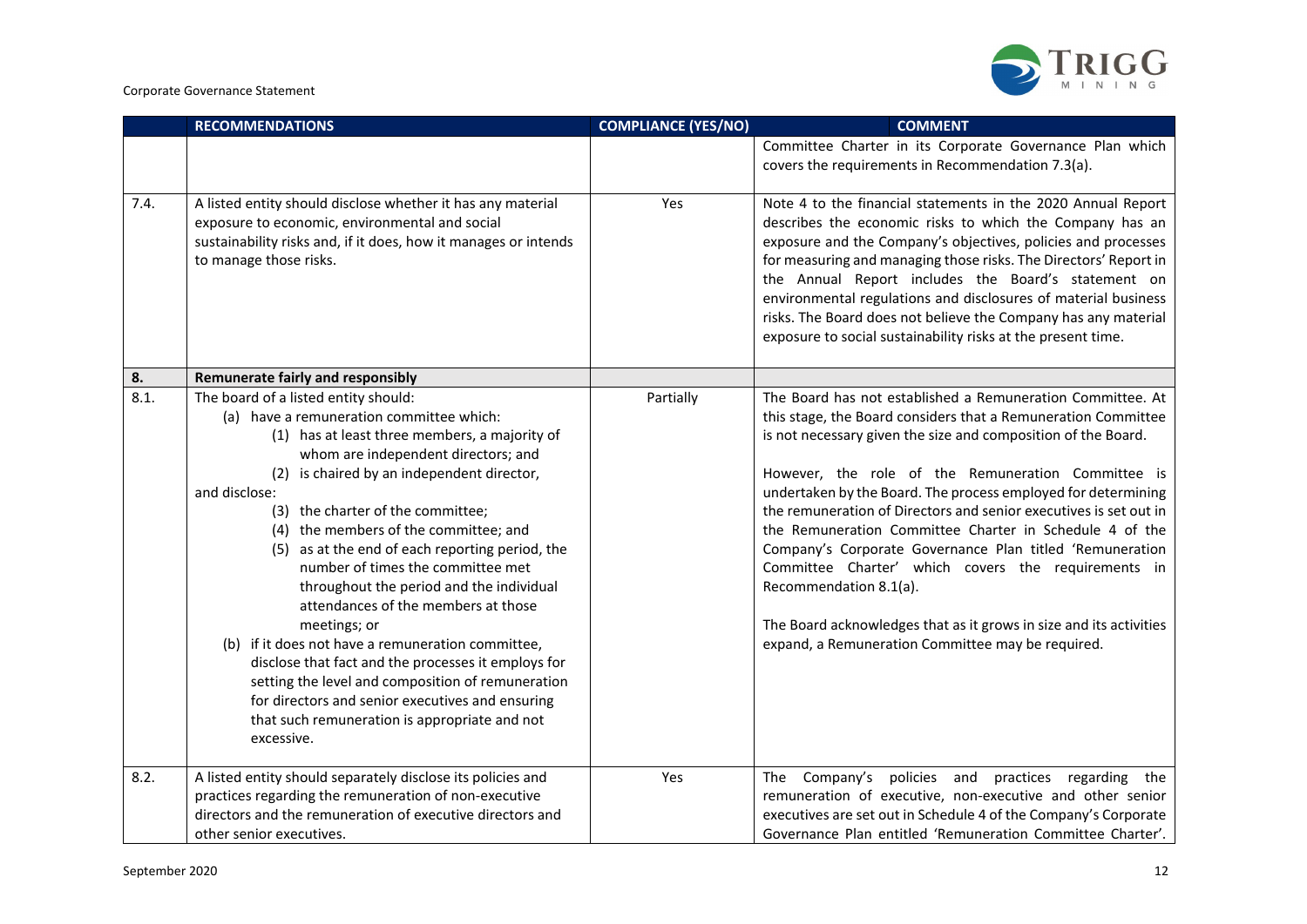

|      | <b>RECOMMENDATIONS</b>                                                                                                                                                                                                                     | <b>COMPLIANCE (YES/NO)</b> | <b>COMMENT</b>                                                                                                                                                                                                                       |
|------|--------------------------------------------------------------------------------------------------------------------------------------------------------------------------------------------------------------------------------------------|----------------------------|--------------------------------------------------------------------------------------------------------------------------------------------------------------------------------------------------------------------------------------|
|      |                                                                                                                                                                                                                                            |                            | At this stage, the duties and powers of the Remuneration<br>Committee are undertaken by the Board.                                                                                                                                   |
| 8.3. | A listed entity which has an equity-based remuneration<br>scheme should:<br>(a) have a policy on whether participants are permitted<br>to enter into transactions (whether through the use<br>of derivatives or otherwise) which limit the | Yes                        | The Company has equity-based remuneration schemes. The<br>Company's Trading Policy prohibits the use of any derivatives or<br>other products which operate to limit the economic risk of<br>unvested securities through the schemes. |
|      | economic risk of participating in the scheme; and<br>(b) disclose that policy or a summary of it.                                                                                                                                          |                            | The Company's Trading Policy is disclosed in Schedule 9 of the<br>Company's Corporate Governance Plan titled 'Trading Policy'<br>and is available on the Company's website.                                                          |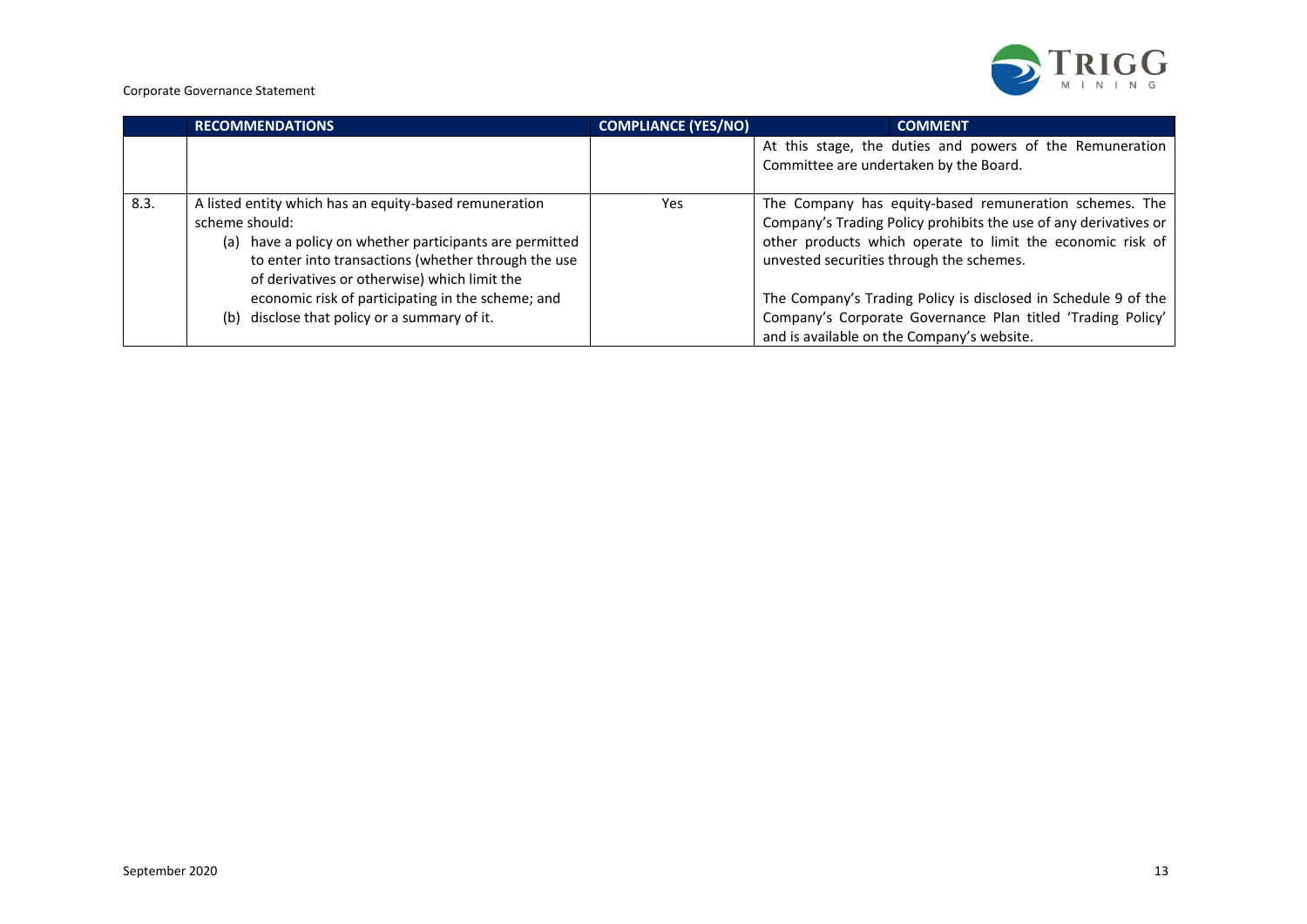

## **ANNEXURE A**

# **Board Skills Matrix**

Set out below is the Board skills matrix and the average (using a scale of 1 (developing) to 3 (expert) for the current board of directors:

| <b>EXPERTISE</b>                             | <b>Average</b> |
|----------------------------------------------|----------------|
| <b>Financial literacy</b>                    | 3.00           |
| Legal, governance and compliance             | 2.00           |
| Strategy                                     | 3.00           |
| Commercial acumen                            | 3.00           |
| Risk management                              | 2.33           |
| Stakeholder relations                        | 3.00           |
| Human resources, Health and safety           | 2.00           |
| Environment and sustainability               | 2.00           |
| Remuneration and nominations                 | 2.00           |
| Government relations                         | 2.00           |
| <b>Executive leadership</b>                  | 3.00           |
| Diversity                                    | 1.67           |
| Organisational culture                       | 2.33           |
| Remuneration structure, including incentives | 2.00           |
| Crisis management                            | 2.33           |
| Restructuring and business continuity        | 2.00           |
| Industry experience                          | 1.71           |
| Operational experience                       | 1.79           |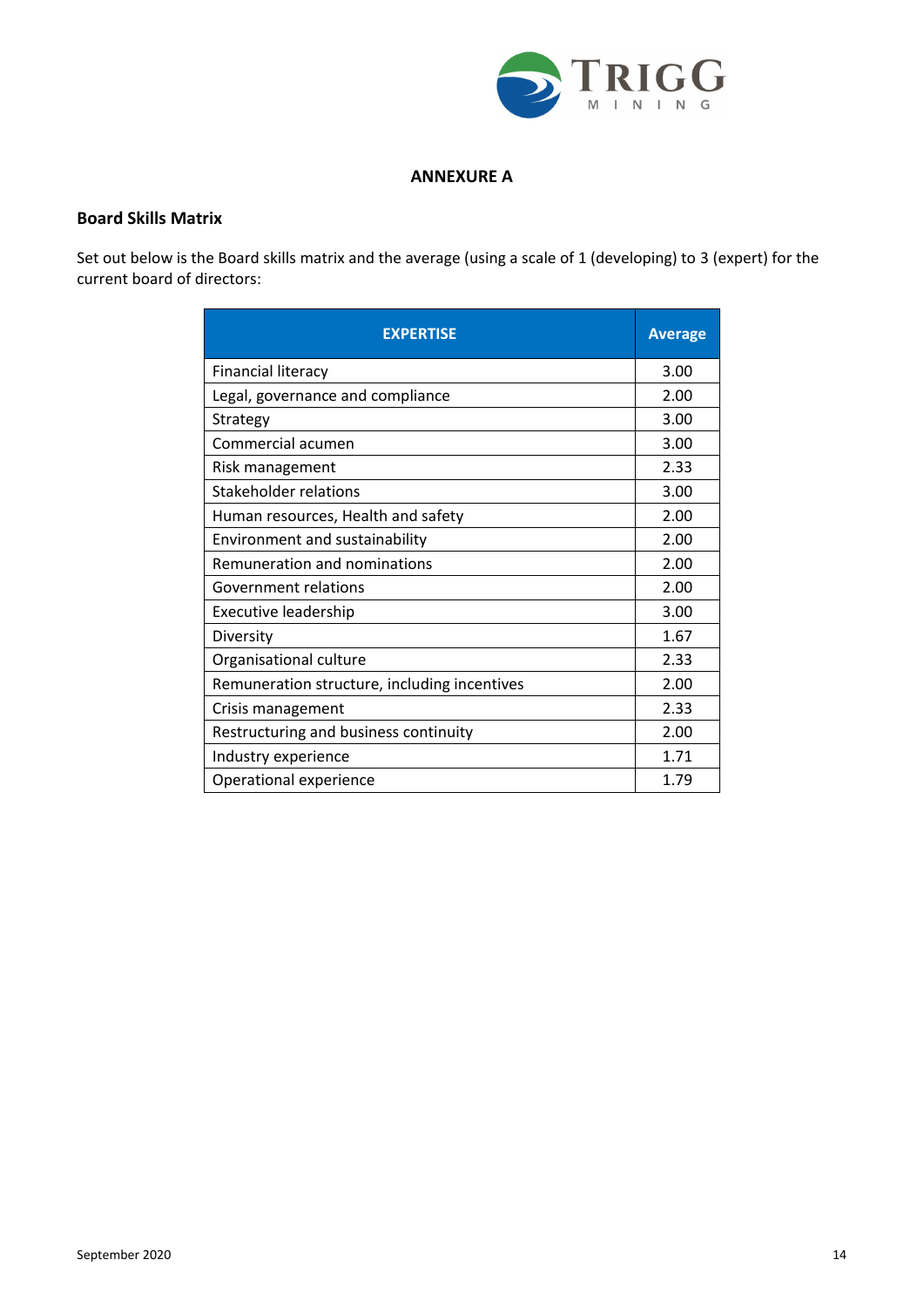

## **ANNEXURE B**

# **Gender diversity**

The proportion of women within the whole organisation as at 9 September 2020 is set out below:

|                                           | %    |
|-------------------------------------------|------|
|                                           |      |
| Women employees in the whole organisation | 33%  |
| Women in senior executive positions       | 100% |
| Women on the Board of Directors           | 33%  |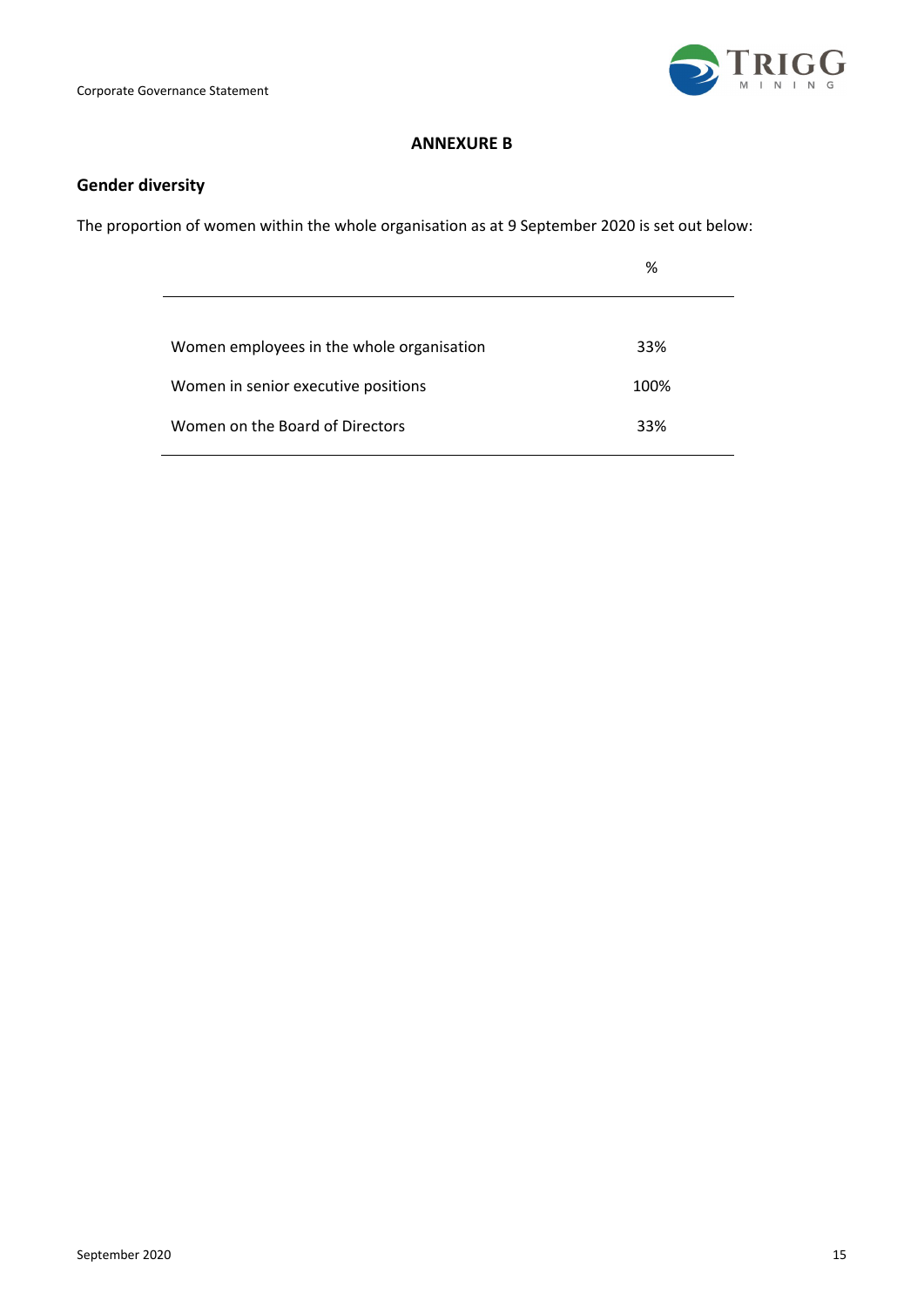# **Appendix 4G**

# **Key to Disclosures Corporate Governance Council Principles and Recommendations**

| Name of entity:             |                       |  |
|-----------------------------|-----------------------|--|
| <b>Trigg Mining Limited</b> |                       |  |
| ABN / ARBN:                 | Financial year ended: |  |
| 26 168 269 752              | 30 June 2020          |  |

Our corporate governance statement for the above period above can be found at:

☐ These pages of our annual report:

☒ This URL on our website: https://www.triggmining.com.au/corporategovernance

The Corporate Governance Statement is accurate and up to date as at 9 September 2020 and has been approved by the board.

The annexure includes a key to where our corporate governance disclosures can be located.

Date: 9 September 2020

Name of Director or Secretary authorising lodgement: Karen Logan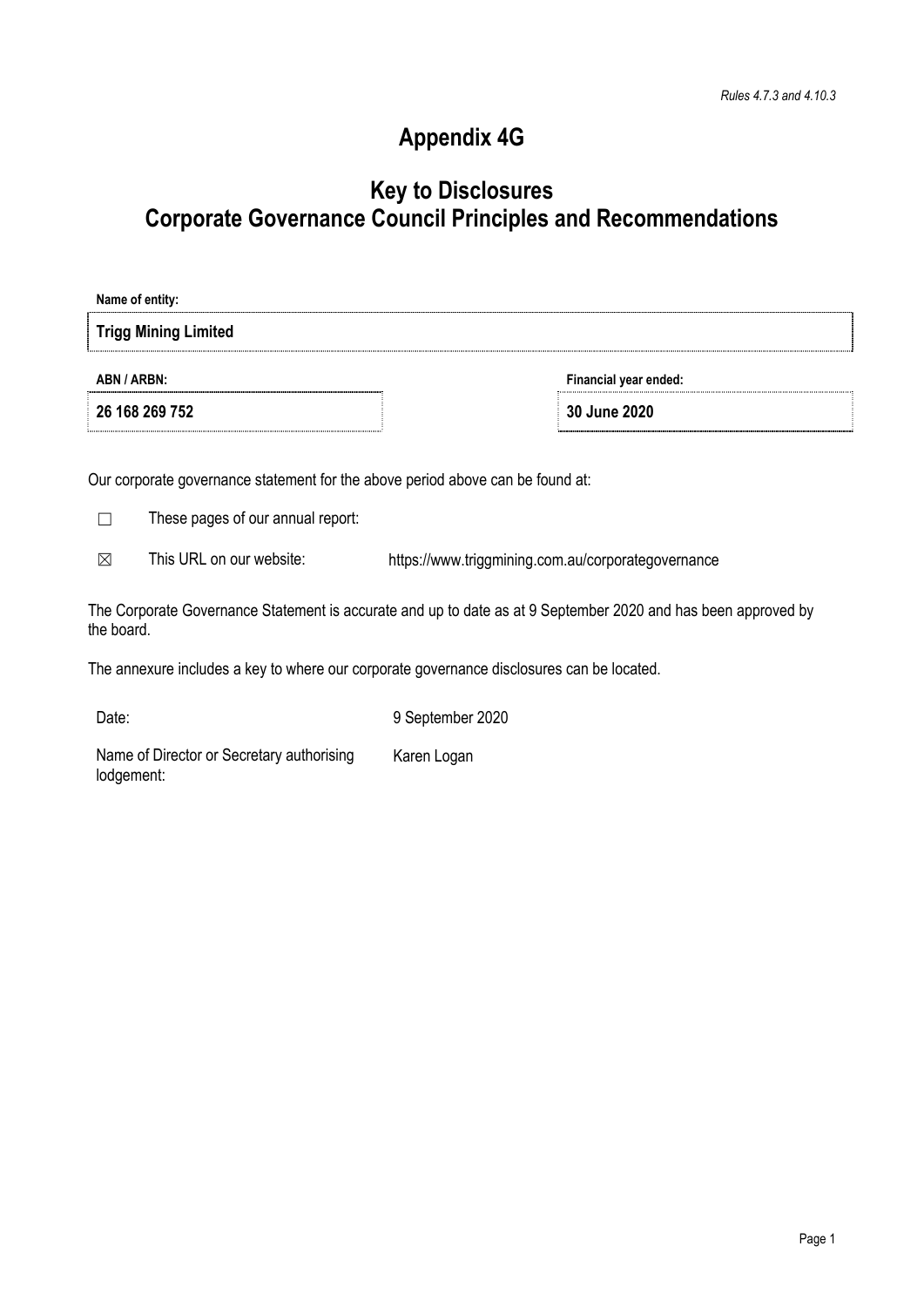# **ANNEXURE – KEY TO CORPORATE GOVERNANCE DISCLOSURES**

|     | <b>Corporate Governance Council recommendation</b>                                                                                                                                                                                                                                                                                                      | We have followed the recommendation in full for the whole of the<br>period above. We have disclosed                                                                                                                                                                                                                                                                                                                                                                                 | We have NOT followed the recommendation in full for the whole<br>of the period above. We have disclosed                                                                                     |
|-----|---------------------------------------------------------------------------------------------------------------------------------------------------------------------------------------------------------------------------------------------------------------------------------------------------------------------------------------------------------|-------------------------------------------------------------------------------------------------------------------------------------------------------------------------------------------------------------------------------------------------------------------------------------------------------------------------------------------------------------------------------------------------------------------------------------------------------------------------------------|---------------------------------------------------------------------------------------------------------------------------------------------------------------------------------------------|
|     | <b>PRINCIPLE 1 - LAY SOLID FOUNDATIONS FOR MANAGEMENT AND OVERSIGHT</b>                                                                                                                                                                                                                                                                                 |                                                                                                                                                                                                                                                                                                                                                                                                                                                                                     |                                                                                                                                                                                             |
| 1.1 | A listed entity should disclose:<br>the respective roles and responsibilities of its board and<br>(a)<br>management; and<br>those matters expressly reserved to the board and those<br>(b)<br>delegated to management.                                                                                                                                  | the fact that we follow this recommendation:<br>$\boxtimes$<br>in our Corporate Governance Statement OR<br>at [insert location]<br>and information about the respective roles and responsibilities of<br>our board and management (including those matters expressly<br>reserved to the board and those delegated to management):<br>$\boxtimes$<br>in our Corporate Governance Plan which is available on our<br>website at:<br>https://www.triggmining.com.au/corporategovernance | $\Box$<br>an explanation why that is so in our Corporate Governance<br>Statement OR<br>$\Box$<br>we are an externally managed entity and this recommendation<br>is therefore not applicable |
| 1.2 | A listed entity should:<br>undertake appropriate checks before appointing a person, or<br>(a)<br>putting forward to security holders a candidate for election,<br>as a director; and<br>provide security holders with all material information in its<br>(b)<br>possession relevant to a decision on whether or not to elect<br>or re-elect a director. | the fact that we follow this recommendation:<br>$\boxtimes$<br>in our Corporate Governance Statement OR<br>at [insert location]                                                                                                                                                                                                                                                                                                                                                     | $\Box$<br>an explanation why that is so in our Corporate Governance<br>Statement OR<br>$\Box$<br>we are an externally managed entity and this recommendation<br>is therefore not applicable |
| 1.3 | A listed entity should have a written agreement with each director<br>and senior executive setting out the terms of their appointment.                                                                                                                                                                                                                  | the fact that we follow this recommendation:<br>⊠<br>in our Corporate Governance Statement OR<br>at [insert location]                                                                                                                                                                                                                                                                                                                                                               | $\Box$<br>an explanation why that is so in our Corporate Governance<br>Statement OR<br>$\Box$<br>we are an externally managed entity and this recommendation<br>is therefore not applicable |
| 1.4 | The company secretary of a listed entity should be accountable<br>directly to the board, through the chair, on all matters to do with the<br>proper functioning of the board.                                                                                                                                                                           | the fact that we follow this recommendation:<br>$\boxtimes$<br>in our Corporate Governance Statement OR<br>at [insert location]                                                                                                                                                                                                                                                                                                                                                     | $\Box$<br>an explanation why that is so in our Corporate Governance<br>Statement OR<br>we are an externally managed entity and this recommendation<br>is therefore not applicable           |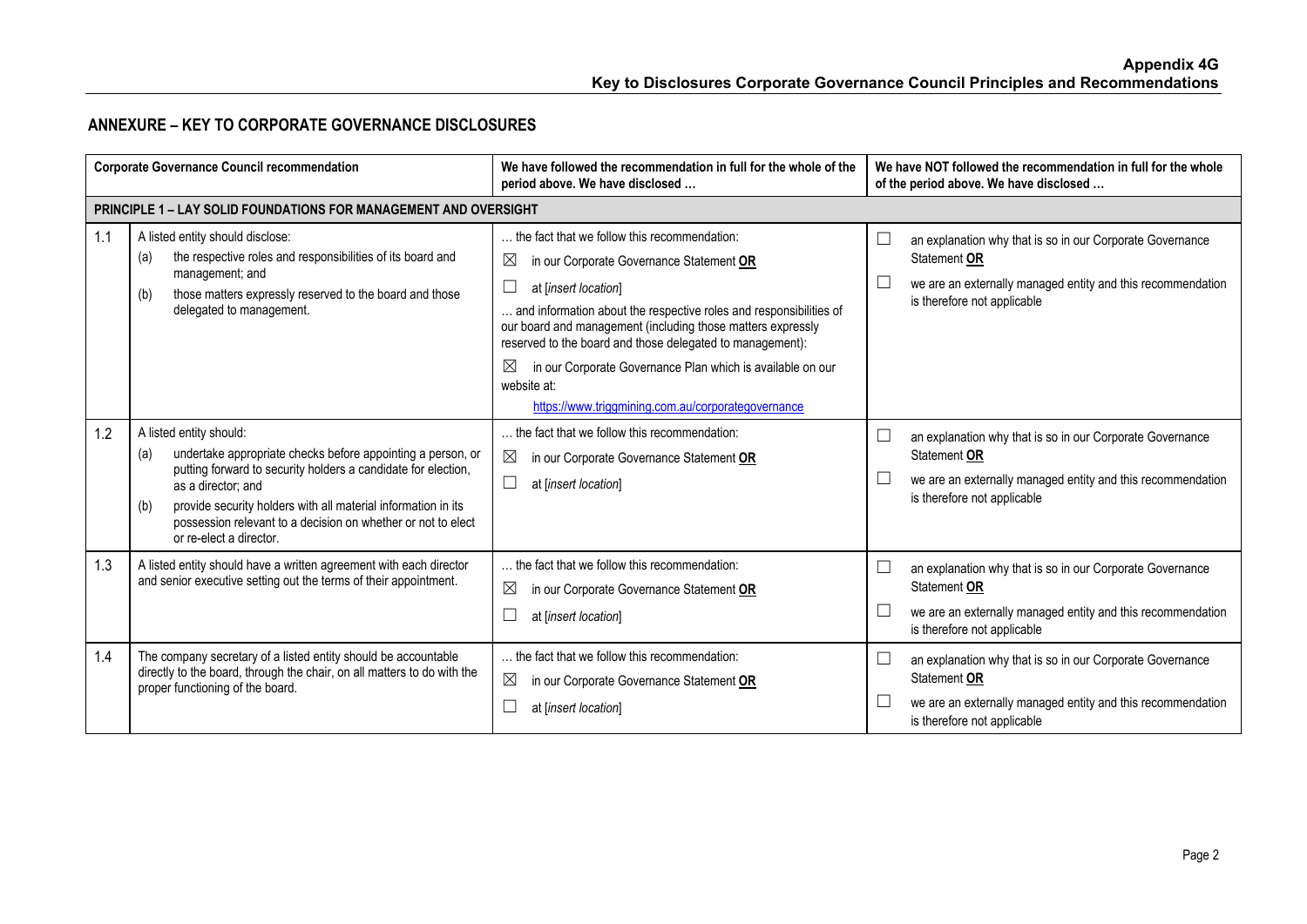| <b>Corporate Governance Council recommendation</b> |                                                                                                                                                                                                                                                                                                                                                                                                                                                                                                                                                                                                                                                                                                                                                                                                                                                                                                                                                                                                                                                                                         | We have followed the recommendation in full for the whole of the<br>period above. We have disclosed                                                                                                                                                                                                                                                                                                                                                                                                                                                                                                                                                                                                                                                                                                                                 | We have NOT followed the recommendation in full for the whole<br>of the period above. We have disclosed                                                                                                                                                                                                                                                                                                                                                                                |
|----------------------------------------------------|-----------------------------------------------------------------------------------------------------------------------------------------------------------------------------------------------------------------------------------------------------------------------------------------------------------------------------------------------------------------------------------------------------------------------------------------------------------------------------------------------------------------------------------------------------------------------------------------------------------------------------------------------------------------------------------------------------------------------------------------------------------------------------------------------------------------------------------------------------------------------------------------------------------------------------------------------------------------------------------------------------------------------------------------------------------------------------------------|-------------------------------------------------------------------------------------------------------------------------------------------------------------------------------------------------------------------------------------------------------------------------------------------------------------------------------------------------------------------------------------------------------------------------------------------------------------------------------------------------------------------------------------------------------------------------------------------------------------------------------------------------------------------------------------------------------------------------------------------------------------------------------------------------------------------------------------|----------------------------------------------------------------------------------------------------------------------------------------------------------------------------------------------------------------------------------------------------------------------------------------------------------------------------------------------------------------------------------------------------------------------------------------------------------------------------------------|
| 1.5                                                | A listed entity should:<br>have a diversity policy which includes requirements for the<br>(a)<br>board or a relevant committee of the board to set<br>measurable objectives for achieving gender diversity and to<br>assess annually both the objectives and the entity's progress<br>in achieving them;<br>disclose that policy or a summary of it; and<br>(b)<br>disclose as at the end of each reporting period the<br>(c)<br>measurable objectives for achieving gender diversity set by<br>the board or a relevant committee of the board in accordance<br>with the entity's diversity policy and its progress towards<br>achieving them and either:<br>(1) the respective proportions of men and women on the<br>board, in senior executive positions and across the<br>whole organisation (including how the entity has defined<br>"senior executive" for these purposes); or<br>(2) if the entity is a "relevant employer" under the Workplace<br>Gender Equality Act, the entity's most recent "Gender<br>Equality Indicators", as defined in and published under<br>that Act. | the fact that we have a diversity policy that complies with<br>paragraph (a):<br>⊠<br>in our Corporate Governance Statement OR<br>$\Box$<br>at [insert location]<br>and a copy of our diversity policy or a summary of it:<br>forms part of our Corporate Governance Plan and is available<br>$\boxtimes$<br>on our website at:<br>https://www.triggmining.com.au/corporategovernance<br>and the measurable objectives for achieving gender diversity set by<br>the board or a relevant committee of the board in accordance with our<br>diversity policy and our progress towards achieving them:<br>$\Box$<br>in our Corporate Governance Statement OR<br>$\Box$<br>at [insert location]<br>and the information referred to in paragraphs $(c)(1)$ or $(2)$ :<br>in our Corporate Governance Statement OR<br>at [insert location] | $\Box$<br>an explanation why that is so in our Corporate Governance<br>Statement OR<br>$\overline{\phantom{a}}$<br>we are an externally managed entity and this recommendation<br>is therefore not applicable<br>and the information referred to in paragraphs $(c)(1)$ or $(2)$ :<br>$\boxtimes$<br>an explanation why that is so in our Corporate Governance<br>Statement OR<br>$\Box$<br>we are an externally managed entity and this recommendation<br>is therefore not applicable |
| 1.6                                                | A listed entity should:<br>have and disclose a process for periodically evaluating the<br>(a)<br>performance of the board, its committees and individual<br>directors; and<br>disclose, in relation to each reporting period, whether a<br>(b)<br>performance evaluation was undertaken in the reporting<br>period in accordance with that process.                                                                                                                                                                                                                                                                                                                                                                                                                                                                                                                                                                                                                                                                                                                                     | the evaluation process referred to in paragraph (a):<br>⊠<br>in our Corporate Governance Statement OR<br>$\boxtimes$<br>forms part of our Corporate Governance Plan and is available<br>on our website at:<br>https://www.triggmining.com.au/corporategovernance<br>and the information referred to in paragraph (b):<br>in our Corporate Governance Statement OR<br>$\boxtimes$<br>at [insert location]                                                                                                                                                                                                                                                                                                                                                                                                                            | and the information referred to in paragraph (b):<br>$\Box$<br>an explanation why that is so in our Corporate Governance<br>Statement OR<br>$\Box$<br>we are an externally managed entity and this recommendation<br>is therefore not applicable                                                                                                                                                                                                                                       |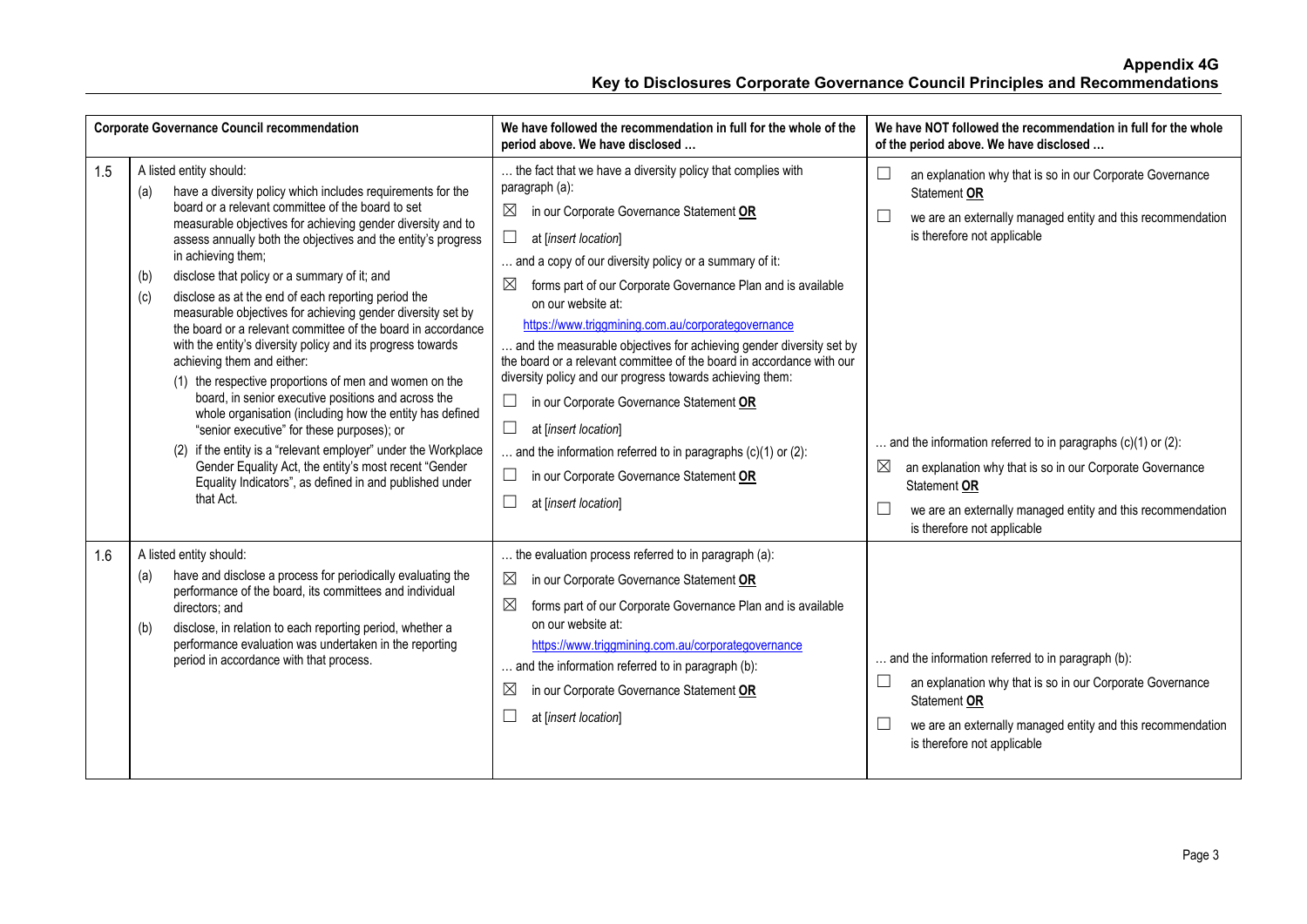|     | <b>Corporate Governance Council recommendation</b>                                                                                                                                                                                                                                                                  | We have followed the recommendation in full for the whole of the<br>period above. We have disclosed                                                                                                                                                                                                                                                                                         | We have NOT followed the recommendation in full for the whole<br>of the period above. We have disclosed                                                                                                                                                                                          |
|-----|---------------------------------------------------------------------------------------------------------------------------------------------------------------------------------------------------------------------------------------------------------------------------------------------------------------------|---------------------------------------------------------------------------------------------------------------------------------------------------------------------------------------------------------------------------------------------------------------------------------------------------------------------------------------------------------------------------------------------|--------------------------------------------------------------------------------------------------------------------------------------------------------------------------------------------------------------------------------------------------------------------------------------------------|
| 1.7 | A listed entity should:<br>have and disclose a process for periodically evaluating the<br>(a)<br>performance of its senior executives; and<br>disclose, in relation to each reporting period, whether a<br>(b)<br>performance evaluation was undertaken in the reporting<br>period in accordance with that process. | the evaluation process referred to in paragraph (a):<br>⊠<br>in our Corporate Governance Statement OR<br>⊠<br>forms part of our Corporate Governance Plan and is available<br>on our website at:<br>https://www.triggmining.com.au/corporategovernance<br>and the information referred to in paragraph (b):<br>$\times$<br>in our Corporate Governance Statement OR<br>at [insert location] | an explanation why that is so in our Corporate Governance<br>Statement OR<br>we are an externally managed entity and this recommendation<br>is therefore not applicable<br>and the information referred to in paragraph (b):<br>in our Corporate Governance Statement OR<br>at [insert location] |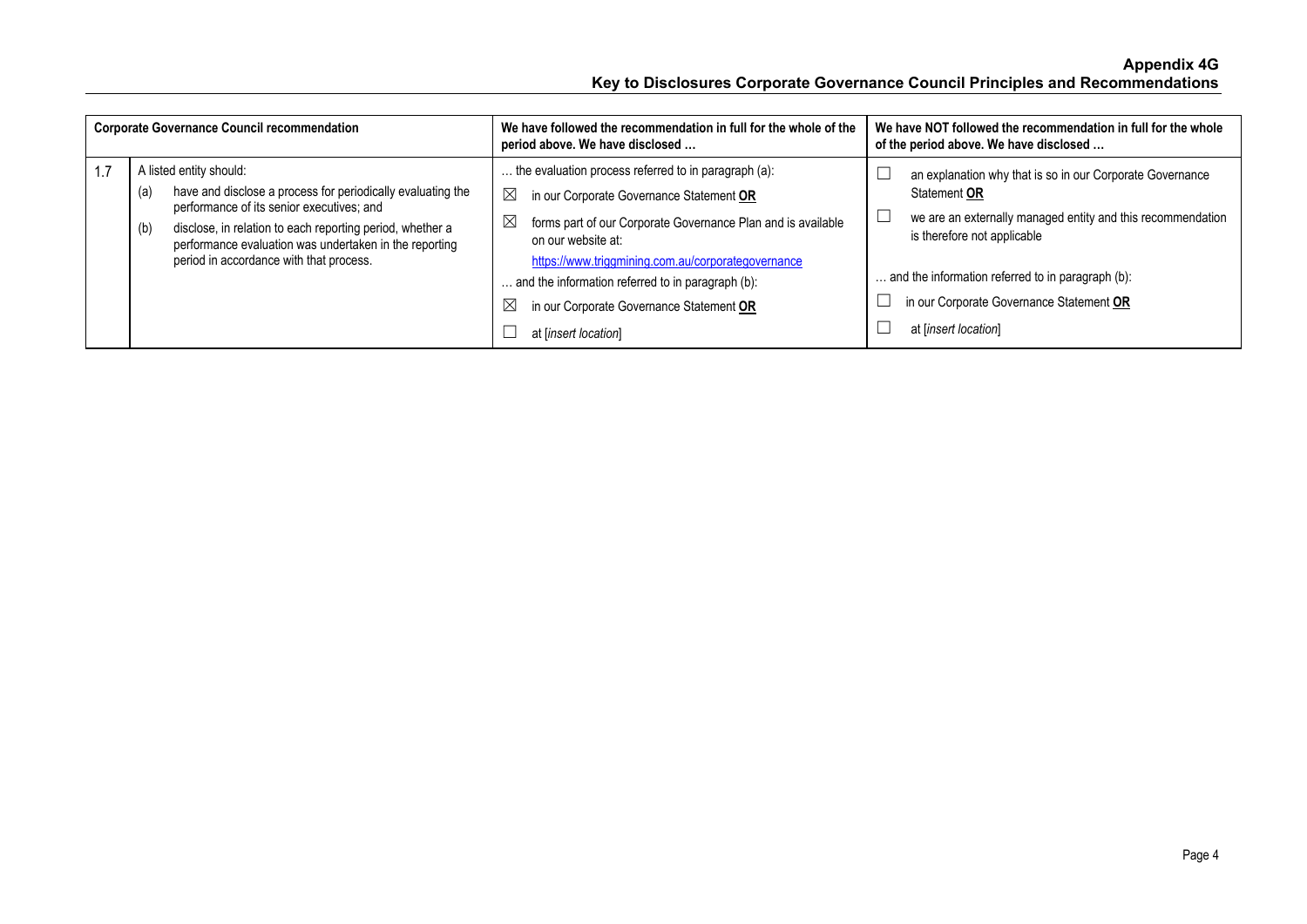|     | <b>Corporate Governance Council recommendation</b>                                                                                                                                                                                                                                                                                                                                                                                                                                                                                                                                                                                                                                                                                                                                                                                                                  | We have followed the recommendation in full for the whole of the<br>period above. We have disclosed                                                                                                                                                                                                                                                                                                                                                                                                                                                                                                                                                                                                                                                                                                                                                                                                                                                                                                                                        | We have NOT followed the recommendation in full for the whole<br>of the period above. We have disclosed                                                                      |
|-----|---------------------------------------------------------------------------------------------------------------------------------------------------------------------------------------------------------------------------------------------------------------------------------------------------------------------------------------------------------------------------------------------------------------------------------------------------------------------------------------------------------------------------------------------------------------------------------------------------------------------------------------------------------------------------------------------------------------------------------------------------------------------------------------------------------------------------------------------------------------------|--------------------------------------------------------------------------------------------------------------------------------------------------------------------------------------------------------------------------------------------------------------------------------------------------------------------------------------------------------------------------------------------------------------------------------------------------------------------------------------------------------------------------------------------------------------------------------------------------------------------------------------------------------------------------------------------------------------------------------------------------------------------------------------------------------------------------------------------------------------------------------------------------------------------------------------------------------------------------------------------------------------------------------------------|------------------------------------------------------------------------------------------------------------------------------------------------------------------------------|
|     | PRINCIPLE 2 - STRUCTURE THE BOARD TO ADD VALUE                                                                                                                                                                                                                                                                                                                                                                                                                                                                                                                                                                                                                                                                                                                                                                                                                      |                                                                                                                                                                                                                                                                                                                                                                                                                                                                                                                                                                                                                                                                                                                                                                                                                                                                                                                                                                                                                                            |                                                                                                                                                                              |
| 2.1 | The board of a listed entity should:<br>have a nomination committee which:<br>(a)<br>(1) has at least three members, a majority of whom are<br>independent directors; and<br>(2) is chaired by an independent director,<br>and disclose:<br>(3) the charter of the committee:<br>(4) the members of the committee: and<br>(5) as at the end of each reporting period, the number of<br>times the committee met throughout the period and<br>the individual attendances of the members at those<br>meetings; or<br>if it does not have a nomination committee, disclose that<br>(b)<br>fact and the processes it employs to address board<br>succession issues and to ensure that the board has the<br>appropriate balance of skills, knowledge, experience,<br>independence and diversity to enable it to discharge its<br>duties and responsibilities effectively. | [If the entity complies with paragraph (a):]<br>the fact that we have a nomination committee that complies with<br>paragraphs $(1)$ and $(2)$ :<br>in our Corporate Governance Statement OR<br>at [insert location]<br>and a copy of the charter of the committee:<br>forms part of our Corporate Governance Plan and is available<br>$\boxtimes$<br>on our website at:<br>https://www.triggmining.com.au/corporategovernance<br>$\ldots$ and the information referred to in paragraphs (4) and (5):<br>in our Corporate Governance Statement OR<br>at [insert location]<br>[If the entity complies with paragraph (b):]<br>the fact that we do not have a nomination committee and the<br>processes we employ to address board succession issues and to<br>ensure that the board has the appropriate balance of skills,<br>knowledge, experience, independence and diversity to enable it to<br>discharge its duties and responsibilities effectively:<br>$\boxtimes$<br>in our Corporate Governance Statement OR<br>at [insert location] | L<br>an explanation why that is so in our Corporate Governance<br>Statement OR<br>we are an externally managed entity and this recommendation<br>is therefore not applicable |
| 2.2 | A listed entity should have and disclose a board skills matrix<br>setting out the mix of skills and diversity that the board currently<br>has or is looking to achieve in its membership.                                                                                                                                                                                                                                                                                                                                                                                                                                                                                                                                                                                                                                                                           | our board skills matrix:<br>$\boxtimes$<br>in our Corporate Governance Statement OR<br>at [insert location]                                                                                                                                                                                                                                                                                                                                                                                                                                                                                                                                                                                                                                                                                                                                                                                                                                                                                                                                | an explanation why that is so in our Corporate Governance<br>Statement OR<br>we are an externally managed entity and this recommendation<br>is therefore not applicable      |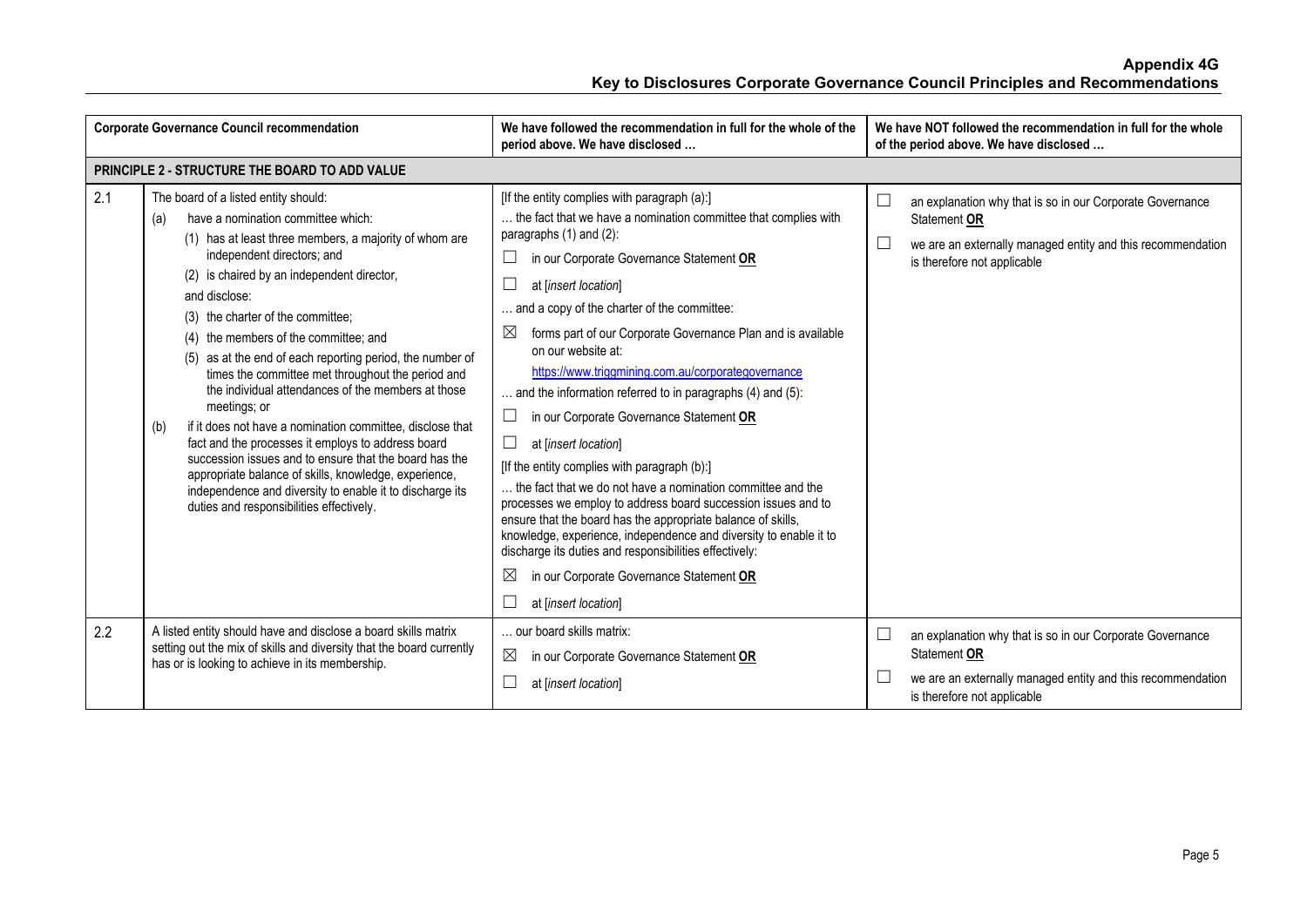| <b>Corporate Governance Council recommendation</b> |                                                                                                                                                                                                                                                                                                                                                                                                                                                                                                                                                        | We have followed the recommendation in full for the whole of the<br>period above. We have disclosed                                                                                                                                                                                                                                                                                                                                                                                                                                                            |                       | We have NOT followed the recommendation in full for the whole<br>of the period above. We have disclosed                                                                 |
|----------------------------------------------------|--------------------------------------------------------------------------------------------------------------------------------------------------------------------------------------------------------------------------------------------------------------------------------------------------------------------------------------------------------------------------------------------------------------------------------------------------------------------------------------------------------------------------------------------------------|----------------------------------------------------------------------------------------------------------------------------------------------------------------------------------------------------------------------------------------------------------------------------------------------------------------------------------------------------------------------------------------------------------------------------------------------------------------------------------------------------------------------------------------------------------------|-----------------------|-------------------------------------------------------------------------------------------------------------------------------------------------------------------------|
| 2.3                                                | A listed entity should disclose:<br>the names of the directors considered by the board to be<br>(a)<br>independent directors;<br>if a director has an interest, position, association or<br>(b)<br>relationship of the type described in Box 2.3 but the board<br>is of the opinion that it does not compromise the<br>independence of the director, the nature of the interest,<br>position, association or relationship in question and an<br>explanation of why the board is of that opinion; and<br>the length of service of each director.<br>(c) | the names of the directors considered by the board to be<br>independent directors:<br>$\Box$<br>in our Corporate Governance Statement OR<br>$\boxtimes$ in the Directors' Report of the 2020 Annual Report<br>and, where applicable, the information referred to in paragraph (b):<br>⊔<br>in our Corporate Governance Statement OR<br>$\boxtimes$<br>in the Directors' Report of the 2020 Annual Report<br>and the length of service of each director:<br>in our Corporate Governance Statement OR<br>⊠<br>in the Directors' Report of the 2020 Annual Report | $\Box$                | an explanation why that is so in our Corporate Governance<br>Statement                                                                                                  |
| 2.4                                                | A majority of the board of a listed entity should be independent<br>directors.                                                                                                                                                                                                                                                                                                                                                                                                                                                                         | the fact that we follow this recommendation:<br>in our Corporate Governance Statement OR<br>at [insert location]                                                                                                                                                                                                                                                                                                                                                                                                                                               | $\boxtimes$<br>$\Box$ | an explanation why that is so in our Corporate Governance<br>Statement OR<br>we are an externally managed entity and this recommendation<br>is therefore not applicable |
| 2.5                                                | The chair of the board of a listed entity should be an independent<br>director and, in particular, should not be the same person as the<br>CEO of the entity.                                                                                                                                                                                                                                                                                                                                                                                          | the fact that we follow this recommendation:<br>$\Box$<br>in our Corporate Governance Statement OR<br>at [insert location]                                                                                                                                                                                                                                                                                                                                                                                                                                     | $\boxtimes$<br>$\Box$ | an explanation why that is so in our Corporate Governance<br>Statement OR<br>we are an externally managed entity and this recommendation<br>is therefore not applicable |
| 2.6                                                | A listed entity should have a program for inducting new directors<br>and provide appropriate professional development opportunities<br>for directors to develop and maintain the skills and knowledge<br>needed to perform their role as directors effectively.                                                                                                                                                                                                                                                                                        | the fact that we follow this recommendation:<br>in our Corporate Governance Statement OR<br>⊔<br>at [insert location]                                                                                                                                                                                                                                                                                                                                                                                                                                          | $\boxtimes$<br>$\Box$ | an explanation why that is so in our Corporate Governance<br>Statement OR<br>we are an externally managed entity and this recommendation<br>is therefore not applicable |
|                                                    | PRINCIPLE 3 - ACT ETHICALLY AND RESPONSIBLY                                                                                                                                                                                                                                                                                                                                                                                                                                                                                                            |                                                                                                                                                                                                                                                                                                                                                                                                                                                                                                                                                                |                       |                                                                                                                                                                         |
| 3.1                                                | A listed entity should:<br>have a code of conduct for its directors, senior executives<br>(a)<br>and employees; and<br>disclose that code or a summary of it.<br>(b)                                                                                                                                                                                                                                                                                                                                                                                   | our code of conduct or a summary of it:<br>$\boxtimes$<br>in our Corporate Governance Statement OR<br>in our Corporate Governance Plan and is available on our<br>$\boxtimes$<br>website at:<br>https://www.triggmining.com.au/corporategovernance                                                                                                                                                                                                                                                                                                             | $\Box$                | an explanation why that is so in our Corporate Governance<br><b>Statement</b>                                                                                           |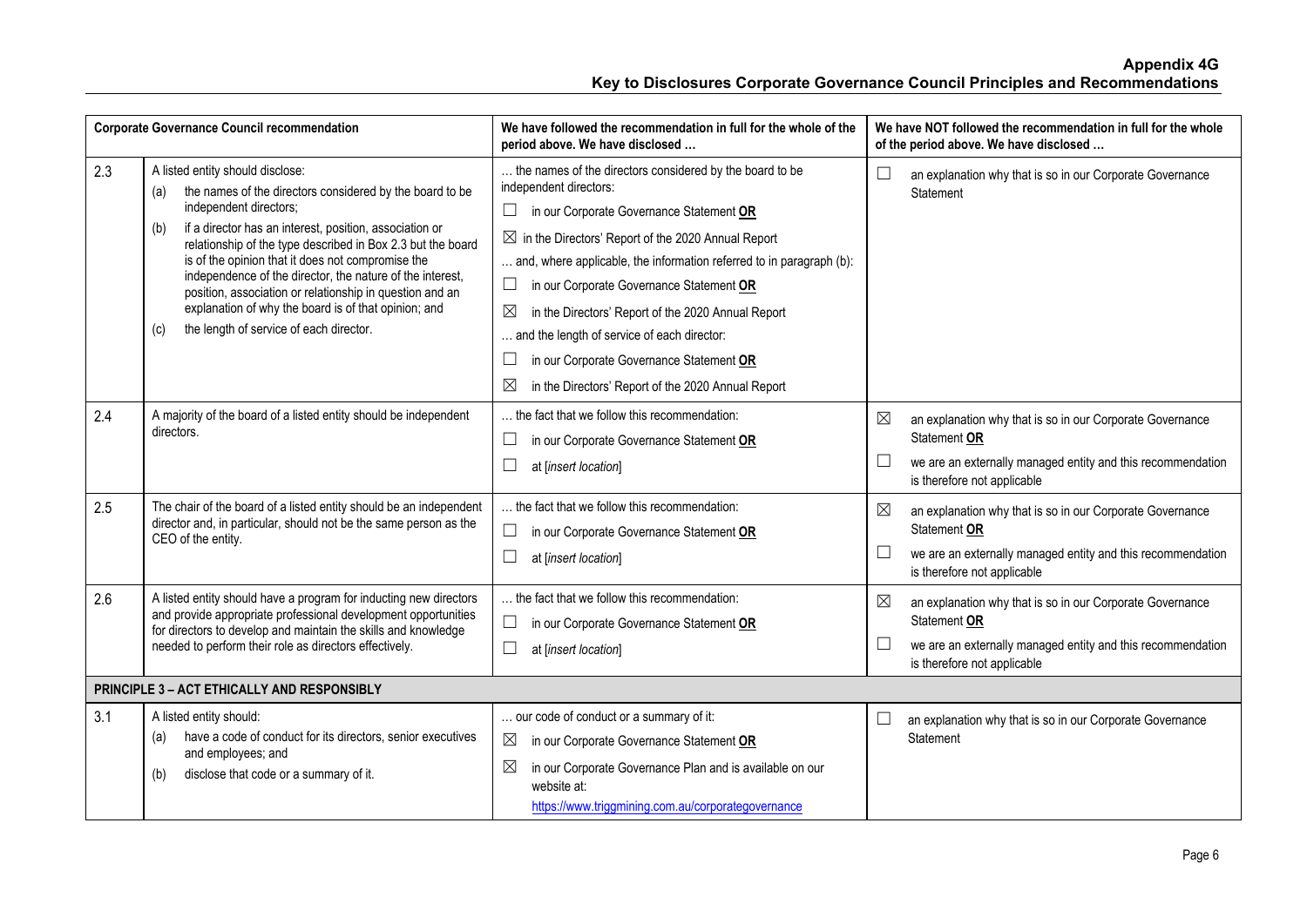|     | <b>Corporate Governance Council recommendation</b>                                                                                                                                                                                                                                                                                                                                                                                                                                                                                                                                                                                                                                                                                                                                                                                                                                                                                                                                   | We have followed the recommendation in full for the whole of the<br>period above. We have disclosed                                                                                                                                                                                                                                                                                                                                                                                                                                                                                                                                                                                                                                                                                                                                                                                                                                                                                                     | We have NOT followed the recommendation in full for the whole<br>of the period above. We have disclosed |
|-----|--------------------------------------------------------------------------------------------------------------------------------------------------------------------------------------------------------------------------------------------------------------------------------------------------------------------------------------------------------------------------------------------------------------------------------------------------------------------------------------------------------------------------------------------------------------------------------------------------------------------------------------------------------------------------------------------------------------------------------------------------------------------------------------------------------------------------------------------------------------------------------------------------------------------------------------------------------------------------------------|---------------------------------------------------------------------------------------------------------------------------------------------------------------------------------------------------------------------------------------------------------------------------------------------------------------------------------------------------------------------------------------------------------------------------------------------------------------------------------------------------------------------------------------------------------------------------------------------------------------------------------------------------------------------------------------------------------------------------------------------------------------------------------------------------------------------------------------------------------------------------------------------------------------------------------------------------------------------------------------------------------|---------------------------------------------------------------------------------------------------------|
|     | <b>PRINCIPLE 4 - SAFEGUARD INTEGRITY IN CORPORATE REPORTING</b>                                                                                                                                                                                                                                                                                                                                                                                                                                                                                                                                                                                                                                                                                                                                                                                                                                                                                                                      |                                                                                                                                                                                                                                                                                                                                                                                                                                                                                                                                                                                                                                                                                                                                                                                                                                                                                                                                                                                                         |                                                                                                         |
| 4.1 | The board of a listed entity should:<br>have an audit committee which:<br>(a)<br>(1) has at least three members, all of whom are non-<br>executive directors and a majority of whom are<br>independent directors; and<br>(2) is chaired by an independent director, who is not the<br>chair of the board.<br>and disclose:<br>(3) the charter of the committee;<br>(4) the relevant qualifications and experience of the<br>members of the committee; and<br>(5) in relation to each reporting period, the number of<br>times the committee met throughout the period and<br>the individual attendances of the members at those<br>meetings; or<br>if it does not have an audit committee, disclose that fact<br>(b)<br>and the processes it employs that independently verify and<br>safeguard the integrity of its corporate reporting, including<br>the processes for the appointment and removal of the<br>external auditor and the rotation of the audit engagement<br>partner. | [If the entity complies with paragraph (a):]<br>the fact that we have an audit committee that complies with<br>paragraphs $(1)$ and $(2)$ :<br>in our Corporate Governance Statement OR<br>⊔<br>at [insert location]<br>and a copy of the charter of the committee:<br>$\boxtimes$<br>in our Corporate Governance Plan and is available on our<br>website at:<br>https://www.triggmining.com.au/corporategovernance<br>and the information referred to in paragraphs (4) and (5):<br>in our Corporate Governance Statement OR<br>$\Box$<br>at [insert location]<br>[If the entity complies with paragraph (b):]<br>the fact that we do not have an audit committee and the processes<br>we employ that independently verify and safeguard the integrity of our<br>corporate reporting, including the processes for the appointment and<br>removal of the external auditor and the rotation of the audit<br>engagement partner:<br>⊠<br>in our Corporate Governance Statement OR<br>at [insert location] | an explanation why that is so in our Corporate Governance<br>Statement                                  |
| 4.2 | The board of a listed entity should, before it approves the entity's<br>financial statements for a financial period, receive from its CEO<br>and CFO a declaration that, in their opinion, the financial records<br>of the entity have been properly maintained and that the financial<br>statements comply with the appropriate accounting standards<br>and give a true and fair view of the financial position and<br>performance of the entity and that the opinion has been formed<br>on the basis of a sound system of risk management and internal<br>control which is operating effectively.                                                                                                                                                                                                                                                                                                                                                                                  | the fact that we follow this recommendation:<br>$\boxtimes$<br>in our Corporate Governance Statement OR<br>Ш<br>at [insert location]                                                                                                                                                                                                                                                                                                                                                                                                                                                                                                                                                                                                                                                                                                                                                                                                                                                                    | $\Box$<br>an explanation why that is so in our Corporate Governance<br>Statement                        |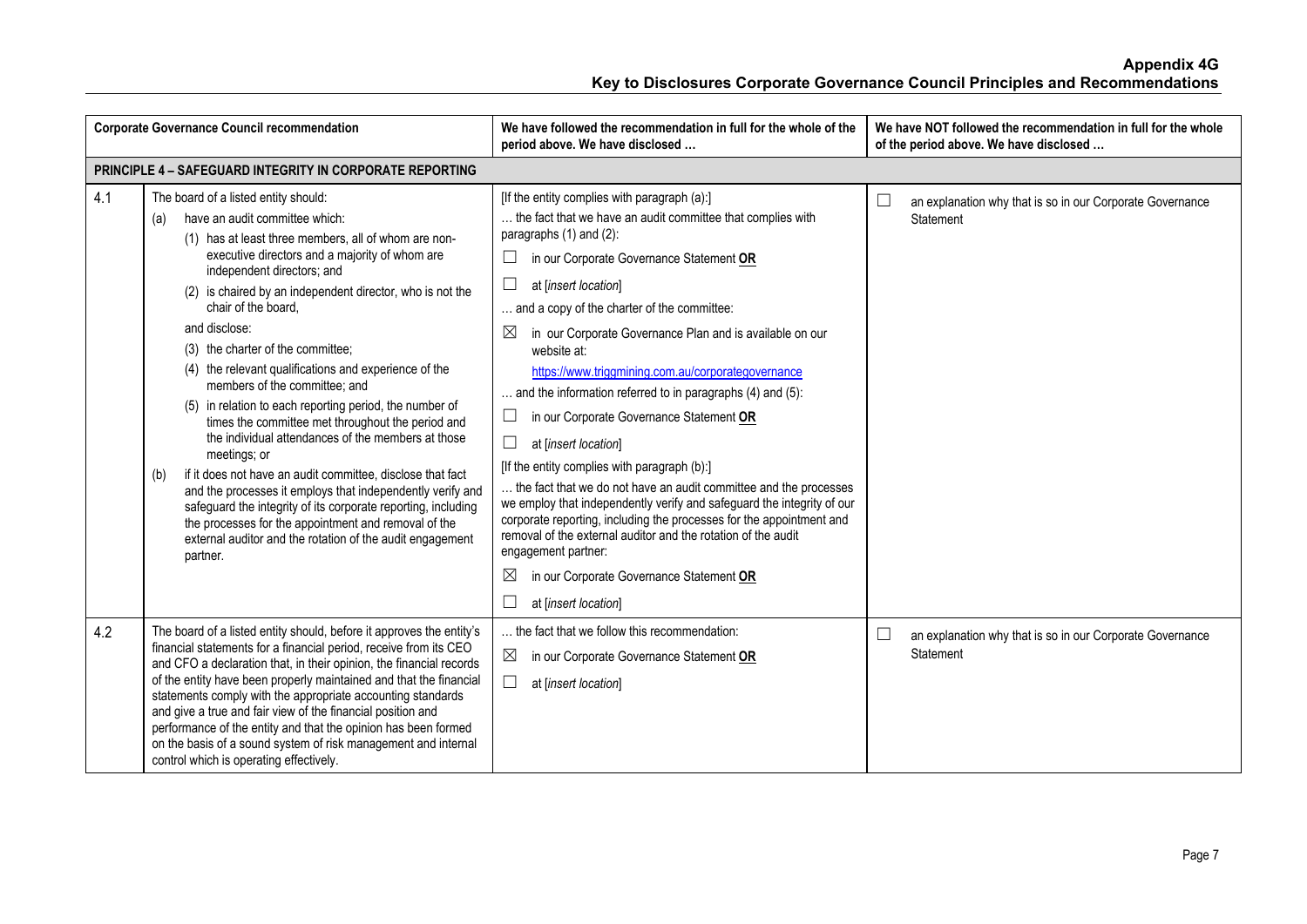|     | <b>Corporate Governance Council recommendation</b>                                                                                                                                                  | We have followed the recommendation in full for the whole of the<br>period above. We have disclosed                                                                                                                                                                                                                                                                 | We have NOT followed the recommendation in full for the whole<br>of the period above. We have disclosed                                                                                                                                                 |
|-----|-----------------------------------------------------------------------------------------------------------------------------------------------------------------------------------------------------|---------------------------------------------------------------------------------------------------------------------------------------------------------------------------------------------------------------------------------------------------------------------------------------------------------------------------------------------------------------------|---------------------------------------------------------------------------------------------------------------------------------------------------------------------------------------------------------------------------------------------------------|
| 4.3 | A listed entity that has an AGM should ensure that its external<br>auditor attends its AGM and is available to answer questions<br>from security holders relevant to the audit.                     | the fact that we follow this recommendation:<br>⊠<br>in our Corporate Governance Statement OR<br>at [insert location]                                                                                                                                                                                                                                               | $\sqcup$<br>an explanation why that is so in our Corporate Governance<br>Statement OR<br>$\Box$<br>we are an externally managed entity that does not hold an<br>annual general meeting and this recommendation is therefore<br>not applicable           |
|     | <b>PRINCIPLE 5 - MAKE TIMELY AND BALANCED DISCLOSURE</b>                                                                                                                                            |                                                                                                                                                                                                                                                                                                                                                                     |                                                                                                                                                                                                                                                         |
| 5.1 | A listed entity should:<br>have a written policy for complying with its continuous<br>(a)<br>disclosure obligations under the Listing Rules; and<br>disclose that policy or a summary of it.<br>(b) | our continuous disclosure compliance policy or a summary of it:<br>$\Box$<br>in our Corporate Governance Statement OR<br>$\boxtimes$<br>in our Corporate Governance Plan and is available on our<br>website at:<br>https://www.triggmining.com.au/corporategovernance/                                                                                              | $\Box$<br>an explanation why that is so in our Corporate Governance<br>Statement                                                                                                                                                                        |
|     | <b>PRINCIPLE 6 - RESPECT THE RIGHTS OF SECURITY HOLDERS</b>                                                                                                                                         |                                                                                                                                                                                                                                                                                                                                                                     |                                                                                                                                                                                                                                                         |
| 6.1 | A listed entity should provide information about itself and its<br>governance to investors via its website.                                                                                         | information about us and our governance on our website:<br>$\boxtimes$<br>information about us can be found at<br>https://www.triggmining.com.au<br>information regarding our governance can be found at:<br>https://www.triggmining.com.au/corporategovernance/                                                                                                    | $\Box$<br>an explanation why that is so in our Corporate Governance<br>Statement                                                                                                                                                                        |
| 6.2 | A listed entity should design and implement an investor relations<br>program to facilitate effective two-way communication with<br>investors.                                                       | the fact that we follow this recommendation:<br>⊠<br>in our Corporate Governance Statement OR<br>at [insert location]                                                                                                                                                                                                                                               | $\Box$<br>an explanation why that is so in our Corporate Governance<br>Statement                                                                                                                                                                        |
| 6.3 | A listed entity should disclose the policies and processes it has in<br>place to facilitate and encourage participation at meetings of<br>security holders.                                         | our policies and processes for facilitating and encouraging<br>participation at meetings of security holders:<br>in our Corporate Governance Statement OR<br>⊠<br>in Schedule 11 of the Corporate Governance Plan entitled<br>'Shareholder Communications Strategy' which is available on<br>our website at:<br>https://www.triggmining.com.au/corporategovernance/ | $\Box$<br>an explanation why that is so in our Corporate Governance<br>Statement OR<br>$\Box$<br>we are an externally managed entity that does not hold<br>periodic meetings of security holders and this recommendation<br>is therefore not applicable |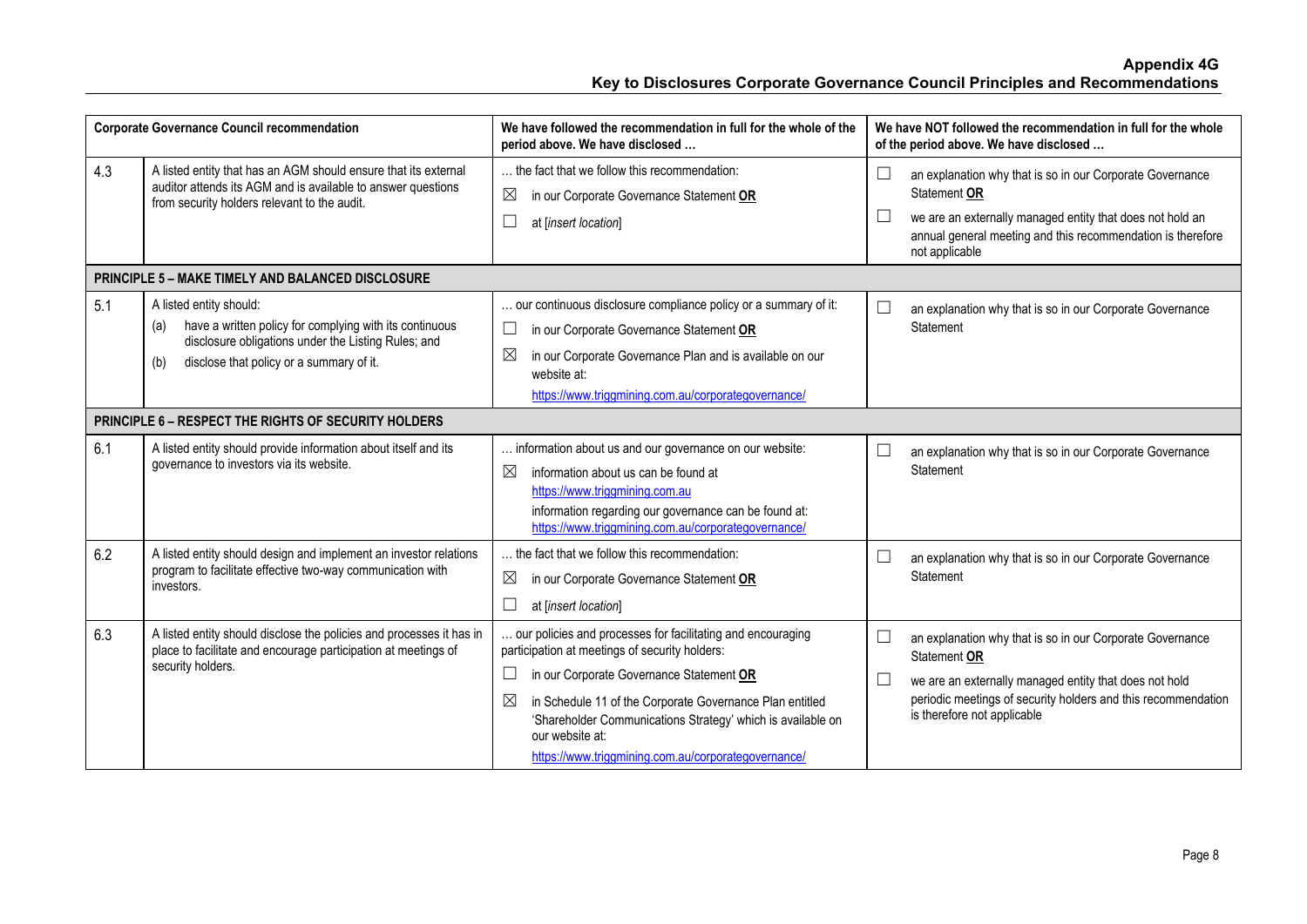|     | <b>Corporate Governance Council recommendation</b>                                                                                                                                                                                                                                                                                                                                                                                                                                                                                                                                                                                                                                                                                                 | We have followed the recommendation in full for the whole of the<br>period above. We have disclosed                                                                                                                                                                                                                                                                                                                                                                                                                                                                                                                                                                                                                                                                                                                                                                  | We have NOT followed the recommendation in full for the whole<br>of the period above. We have disclosed |
|-----|----------------------------------------------------------------------------------------------------------------------------------------------------------------------------------------------------------------------------------------------------------------------------------------------------------------------------------------------------------------------------------------------------------------------------------------------------------------------------------------------------------------------------------------------------------------------------------------------------------------------------------------------------------------------------------------------------------------------------------------------------|----------------------------------------------------------------------------------------------------------------------------------------------------------------------------------------------------------------------------------------------------------------------------------------------------------------------------------------------------------------------------------------------------------------------------------------------------------------------------------------------------------------------------------------------------------------------------------------------------------------------------------------------------------------------------------------------------------------------------------------------------------------------------------------------------------------------------------------------------------------------|---------------------------------------------------------------------------------------------------------|
| 6.4 | A listed entity should give security holders the option to receive<br>communications from, and send communications to, the entity<br>and its security registry electronically.                                                                                                                                                                                                                                                                                                                                                                                                                                                                                                                                                                     | the fact that we follow this recommendation:<br>$\boxtimes$<br>in our Corporate Governance Statement OR<br>at linsert location]                                                                                                                                                                                                                                                                                                                                                                                                                                                                                                                                                                                                                                                                                                                                      | an explanation why that is so in our Corporate Governance<br>Statement                                  |
|     | <b>PRINCIPLE 7 - RECOGNISE AND MANAGE RISK</b>                                                                                                                                                                                                                                                                                                                                                                                                                                                                                                                                                                                                                                                                                                     |                                                                                                                                                                                                                                                                                                                                                                                                                                                                                                                                                                                                                                                                                                                                                                                                                                                                      |                                                                                                         |
| 7.1 | The board of a listed entity should:<br>have a committee or committees to oversee risk, each of<br>(a)<br>which:<br>(1) has at least three members, a majority of whom are<br>independent directors; and<br>(2) is chaired by an independent director,<br>and disclose:<br>(3) the charter of the committee;<br>(4) the members of the committee; and<br>(5) as at the end of each reporting period, the number of<br>times the committee met throughout the period and<br>the individual attendances of the members at those<br>meetings; or<br>if it does not have a risk committee or committees that<br>(b)<br>satisfy (a) above, disclose that fact and the processes it<br>employs for overseeing the entity's risk management<br>framework. | [If the entity complies with paragraph (a):]<br>the fact that we have a committee or committees to oversee risk<br>that comply with paragraphs (1) and (2):<br>in our Corporate Governance Statement OR<br>at linsert location]<br>and a copy of the charter of the committee:<br>$\boxtimes$<br>in our Corporate Governance Plan and is available on our<br>website at:<br>https://www.triggmining.com.au/corporategovernance/<br>and the information referred to in paragraphs (4) and (5):<br>in our Corporate Governance Statement OR<br>at [insert location]<br>[If the entity complies with paragraph (b):]<br>the fact that we do not have a risk committee or committees that<br>satisfy (a) and the processes we employ for overseeing our risk<br>management framework:<br>$\boxtimes$<br>in our Corporate Governance Statement OR<br>at [insert location] | an explanation why that is so in our Corporate Governance<br>Statement                                  |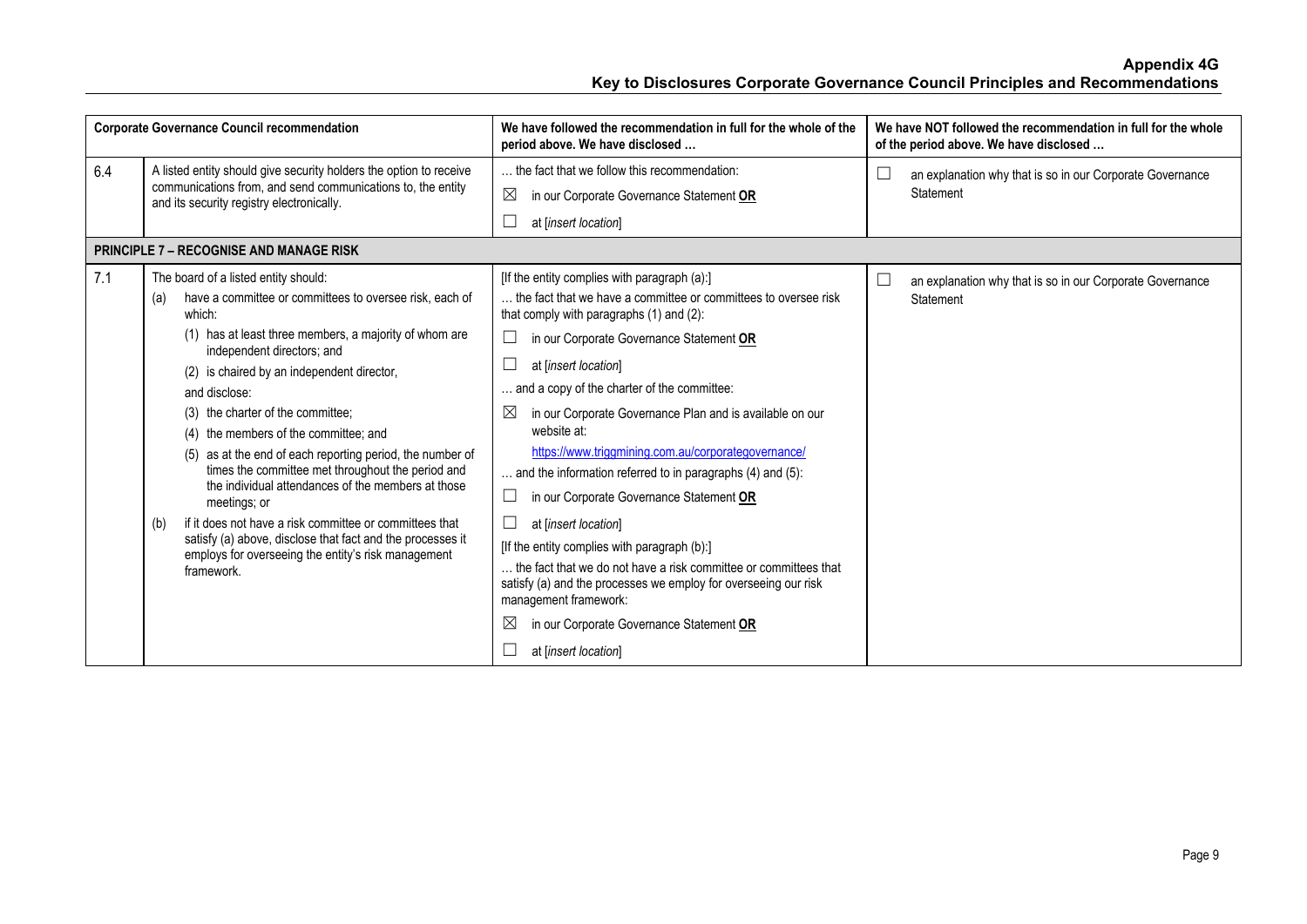| <b>Corporate Governance Council recommendation</b> |                                                                                                                                                                                                                                                                                                                                                                              | We have followed the recommendation in full for the whole of the<br>period above. We have disclosed                                                                                                                                                                                                                                                                                                                                                                                                                                                    | We have NOT followed the recommendation in full for the whole<br>of the period above. We have disclosed                                                                                 |
|----------------------------------------------------|------------------------------------------------------------------------------------------------------------------------------------------------------------------------------------------------------------------------------------------------------------------------------------------------------------------------------------------------------------------------------|--------------------------------------------------------------------------------------------------------------------------------------------------------------------------------------------------------------------------------------------------------------------------------------------------------------------------------------------------------------------------------------------------------------------------------------------------------------------------------------------------------------------------------------------------------|-----------------------------------------------------------------------------------------------------------------------------------------------------------------------------------------|
| 7.2                                                | The board or a committee of the board should:<br>review the entity's risk management framework at least<br>(a)<br>annually to satisfy itself that it continues to be sound; and<br>disclose, in relation to each reporting period, whether such<br>(b)<br>a review has taken place.                                                                                          | the fact that board or a committee of the board reviews the entity's<br>risk management framework at least annually to satisfy itself that it<br>continues to be sound:<br>$\boxtimes$<br>in our Corporate Governance Statement OR<br>$\Box$<br>at [insert location]<br>and that such a review has taken place in the reporting period<br>covered by this Appendix 4G:<br>in our Corporate Governance Statement OR<br>at [insert location]                                                                                                             | and that such a review has taken place in the reporting period<br>covered by this Appendix 4G:<br>$\boxtimes$<br>an explanation why that is so in our Corporate Governance<br>Statement |
| 7.3                                                | A listed entity should disclose:<br>if it has an internal audit function, how the function is<br>(a)<br>structured and what role it performs; or<br>if it does not have an internal audit function, that fact and<br>(b)<br>the processes it employs for evaluating and continually<br>improving the effectiveness of its risk management and<br>internal control processes. | [If the entity complies with paragraph (a):]<br>how our internal audit function is structured and what role it<br>performs:<br>in our Corporate Governance Statement OR<br>Ш<br>at linsert location]<br>[If the entity complies with paragraph (b):]<br>the fact that we do not have an internal audit function and the<br>processes we employ for evaluating and continually improving the<br>effectiveness of our risk management and internal control processes:<br>$\boxtimes$<br>in our Corporate Governance Statement OR<br>at [insert location] | an explanation why that is so in our Corporate Governance<br>L<br>Statement                                                                                                             |
| 7.4                                                | A listed entity should disclose whether it has any material<br>exposure to economic, environmental and social sustainability<br>risks and, if it does, how it manages or intends to manage those<br>risks.                                                                                                                                                                   | whether we have any material exposure to economic,<br>environmental and social sustainability risks and, if we do, how we<br>manage or intend to manage those risks:<br>$\boxtimes$<br>in our Corporate Governance Statement OR<br>Note 4 to the financial statements (Financial Risk Management)<br>in the 2020 Annual Report.                                                                                                                                                                                                                        | an explanation why that is so in our Corporate Governance<br>$\Box$<br>Statement                                                                                                        |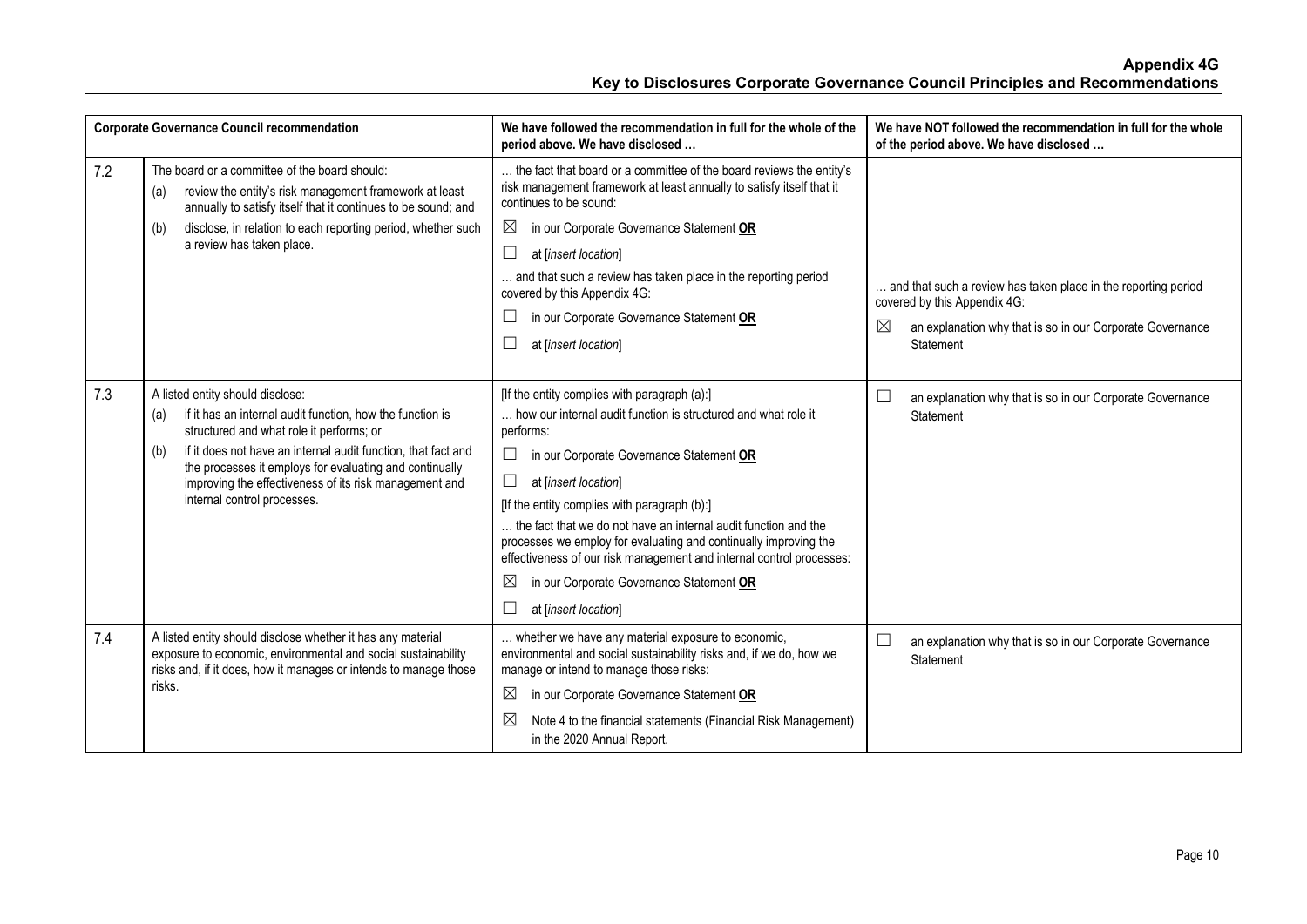| <b>Corporate Governance Council recommendation</b>     |                                                                                                                                                                                                                                                                                                                                                                                                                                                                                                                                                                                                                                                                                                                                                                                                      | We have followed the recommendation in full for the whole of the<br>period above. We have disclosed                                                                                                                                                                                                                                                                                                                                                                                                                                                                                                                                                                                                                                                                                                                                                                                                                                                               | We have NOT followed the recommendation in full for the whole<br>of the period above. We have disclosed                                                                 |  |  |
|--------------------------------------------------------|------------------------------------------------------------------------------------------------------------------------------------------------------------------------------------------------------------------------------------------------------------------------------------------------------------------------------------------------------------------------------------------------------------------------------------------------------------------------------------------------------------------------------------------------------------------------------------------------------------------------------------------------------------------------------------------------------------------------------------------------------------------------------------------------------|-------------------------------------------------------------------------------------------------------------------------------------------------------------------------------------------------------------------------------------------------------------------------------------------------------------------------------------------------------------------------------------------------------------------------------------------------------------------------------------------------------------------------------------------------------------------------------------------------------------------------------------------------------------------------------------------------------------------------------------------------------------------------------------------------------------------------------------------------------------------------------------------------------------------------------------------------------------------|-------------------------------------------------------------------------------------------------------------------------------------------------------------------------|--|--|
| <b>PRINCIPLE 8 - REMUNERATE FAIRLY AND RESPONSIBLY</b> |                                                                                                                                                                                                                                                                                                                                                                                                                                                                                                                                                                                                                                                                                                                                                                                                      |                                                                                                                                                                                                                                                                                                                                                                                                                                                                                                                                                                                                                                                                                                                                                                                                                                                                                                                                                                   |                                                                                                                                                                         |  |  |
| 8.1                                                    | The board of a listed entity should:<br>have a remuneration committee which:<br>(a)<br>(1) has at least three members, a majority of whom are<br>independent directors; and<br>(2) is chaired by an independent director,<br>and disclose:<br>(3) the charter of the committee;<br>(4) the members of the committee; and<br>(5) as at the end of each reporting period, the number of<br>times the committee met throughout the period and<br>the individual attendances of the members at those<br>meetings; or<br>if it does not have a remuneration committee, disclose that<br>(b)<br>fact and the processes it employs for setting the level and<br>composition of remuneration for directors and senior<br>executives and ensuring that such remuneration is<br>appropriate and not excessive. | [If the entity complies with paragraph (a):]<br>the fact that we have a remuneration committee that complies with<br>paragraphs $(1)$ and $(2)$ :<br>in our Corporate Governance Statement OR<br>at [insert location]<br>and a copy of the charter of the committee:<br>in our Corporate Governance Plan and is available on our<br>$\bowtie$<br>website at:<br>https://www.triggmining.com.au/corporategovernance/<br>and the information referred to in paragraphs (4) and (5):<br>in our Corporate Governance Statement OR<br>$\perp$<br>at [insert location]<br>[If the entity complies with paragraph (b):]<br>the fact that we do not have a remuneration committee and the<br>processes we employ for setting the level and composition of<br>remuneration for directors and senior executives and ensuring that<br>such remuneration is appropriate and not excessive:<br>$\boxtimes$<br>in our Corporate Governance Statement OR<br>at [insert location] | an explanation why that is so in our Corporate Governance<br>Statement OR<br>we are an externally managed entity and this recommendation is<br>therefore not applicable |  |  |
| 8.2                                                    | A listed entity should separately disclose its policies and<br>practices regarding the remuneration of non-executive directors<br>and the remuneration of executive directors and other senior<br>executives.                                                                                                                                                                                                                                                                                                                                                                                                                                                                                                                                                                                        | separately our remuneration policies and practices regarding the<br>remuneration of non-executive directors and the remuneration of<br>executive directors and other senior executives:<br>in our Corporate Governance Statement OR<br>$\boxtimes$<br>in the Remuneration Report set out in the 2020 Annual Report                                                                                                                                                                                                                                                                                                                                                                                                                                                                                                                                                                                                                                                | an explanation why that is so in our Corporate Governance<br>Statement OR<br>we are an externally managed entity and this recommendation<br>is therefore not applicable |  |  |